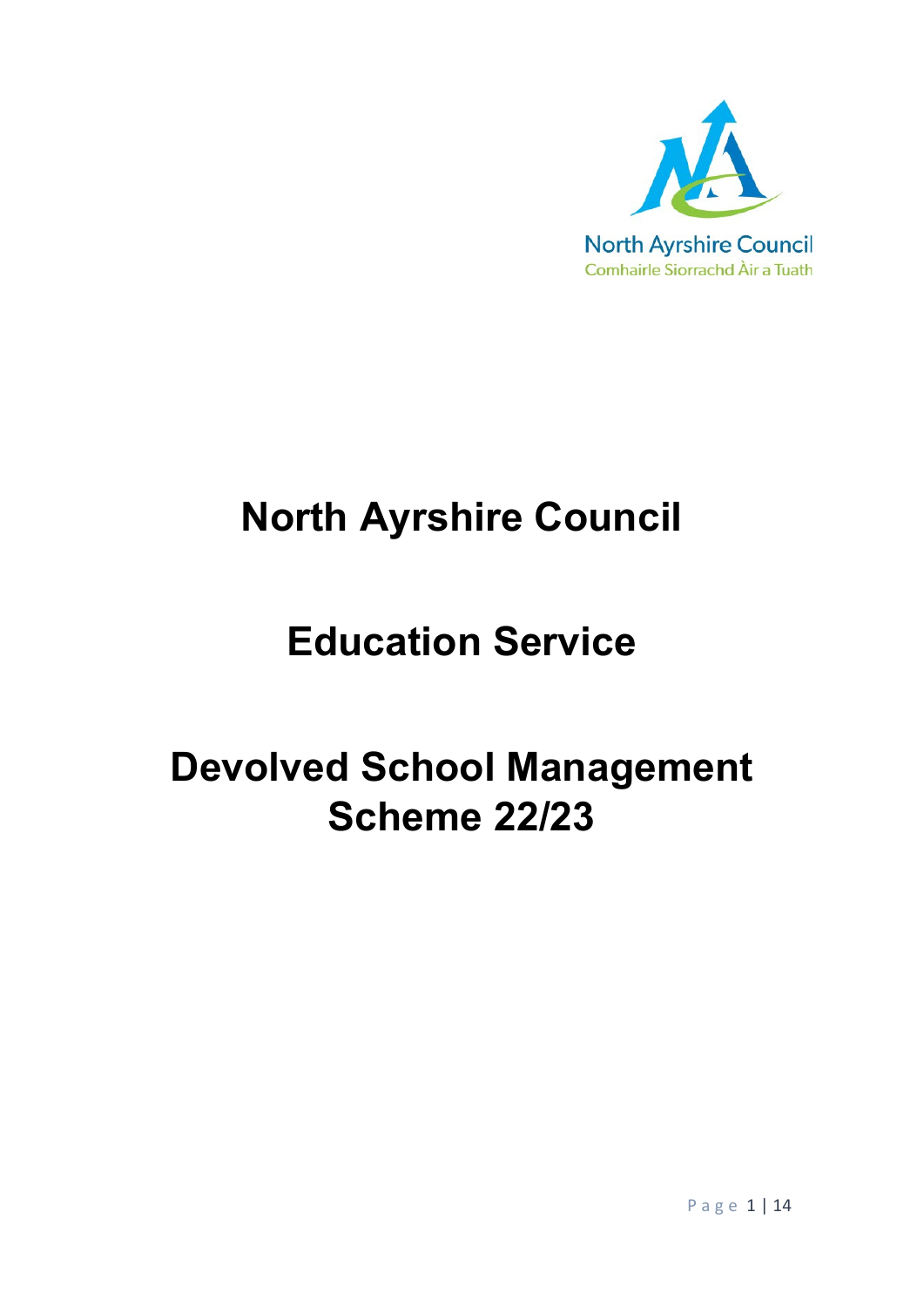# **Contents**

- **1. Introduction**
- **2. Budget Overview**
- **3. Areas of Expenditure Devolved and Not-Devolved**
- **4. General Information on Devolved School Management**
	- 4.1 Financial Regulations
	- 4.2 Best Value Principles
	- 4.3 Local Authority Commitment to Devolved School Management
	- 4.4 School Expenditure Within Wider Strategic Planning
	- 4.5 Scottish Negotiating Committee for Teachers and Local Negotiating Committee for Teachers
	- 4.6 Terms and Conditions of Service for Local Government Employees
	- 4.7 HR Policies and Procedures

#### **5. Publication of DSM Scheme**

#### **6. Training on DSM Scheme**

- **7.** Consultation, Engagement and Transparency
	- 7.1 Consultation and Engagement
	- 7.2 Transparency

#### **8. Collaboration**

8.1 Local Priorities

#### **9. Staffing**

- 9.1 Staffing Structure
- 9.2 Staff Resource
- 9.3 Appointment of Head Teacher and Depute Head Teacher Posts
- 9.4 Appointment of Principal Teacher and Unpromoted Teacher Posts
- 9.5 Transfer of Principal Teachers and Unpromoted Teachers
- 9.6 Appointment of Local Government Employees
- 9.7 Transfer of Local Government Employees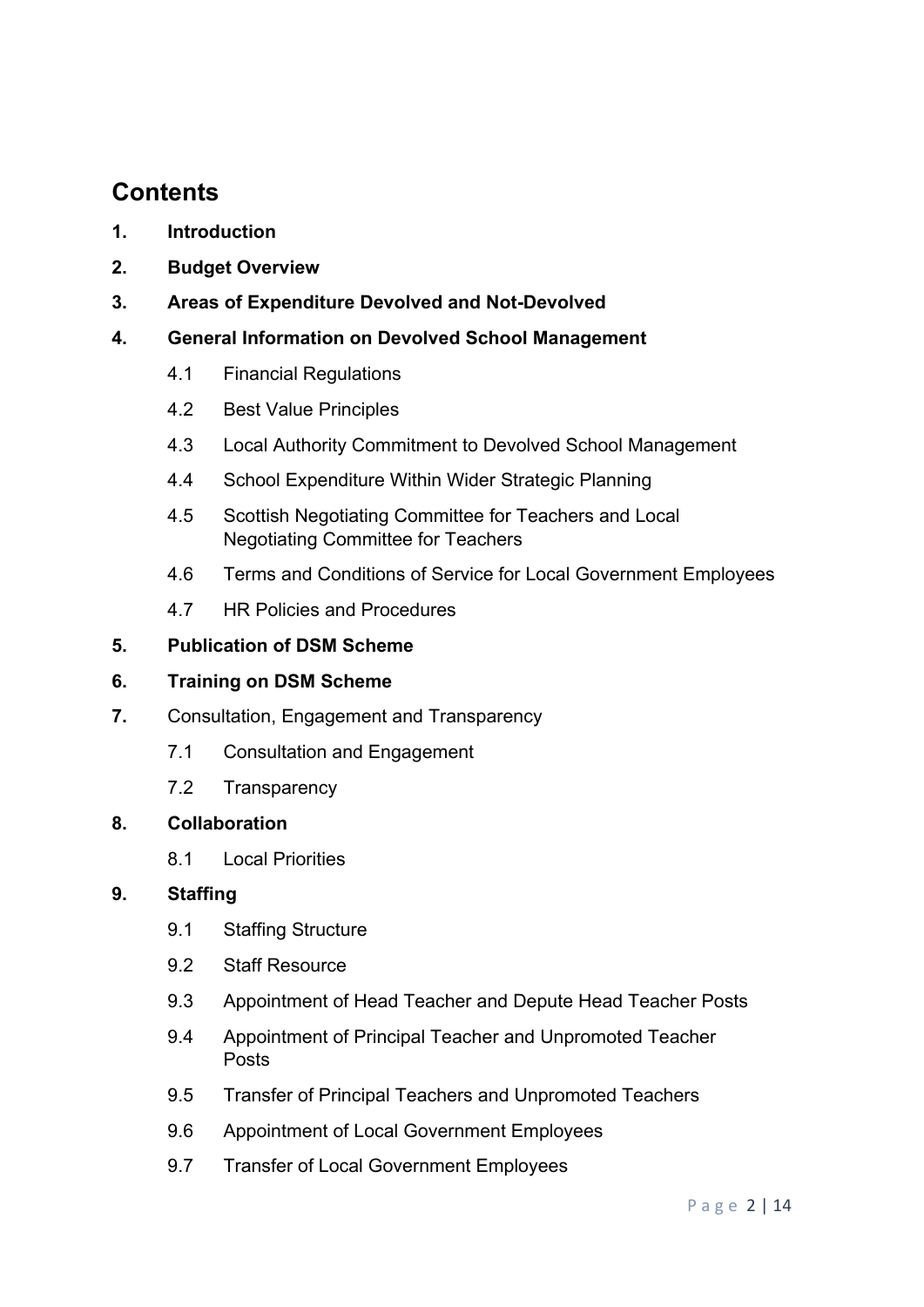#### **10. Professional Support**

#### **11. Accounting**

- 11.1 Budget overspend / underspend
- 11.2 Carry Forward
- 11.3 Virement
- 11.4 Accessing the Centrally held Education Budget
- **12. Supported Study Payments**
- **13. Invigilator Payments**
- **14. Job Sizing of Promoted Posts**
- **15. Additional Funding Streams**
- **16. DSM Scheme Review**

# **Appendices**

Appendix 1: Central Education Budgets Appendix 2: Devolved School Budgets Appendix 3: Secondary School Teaching Staff Allocation Appendix 4: Primary School Teaching Staff Allocation Appendix 5: ASN School and Bases Staffing Allocation Appendix 6: Classroom Assistant Staffing Allocation Appendix 7: Education Business Staffing Allocation Appendix 8: Secondary Schools Technician Staffing Allocation Appendix 9: Secondary Schools Area Inclusion Worker Staffing Allocation Appendix 10: Dining Hall Supervisor Staffing Allocation Appendix 11: Early Years Centres and Classes Staffing Allocation Appendix 12: Healthy Start Club Worker Staffing Allocation Appendix 13: DSM Request for Carry Forward Form Appendix 14: DSM Request to Vire from Staffing Budget Form Appendix 15: DSM Accessing Central HQ Cover Budget Form Appendix 16: Request to Create New Post during the Academic Session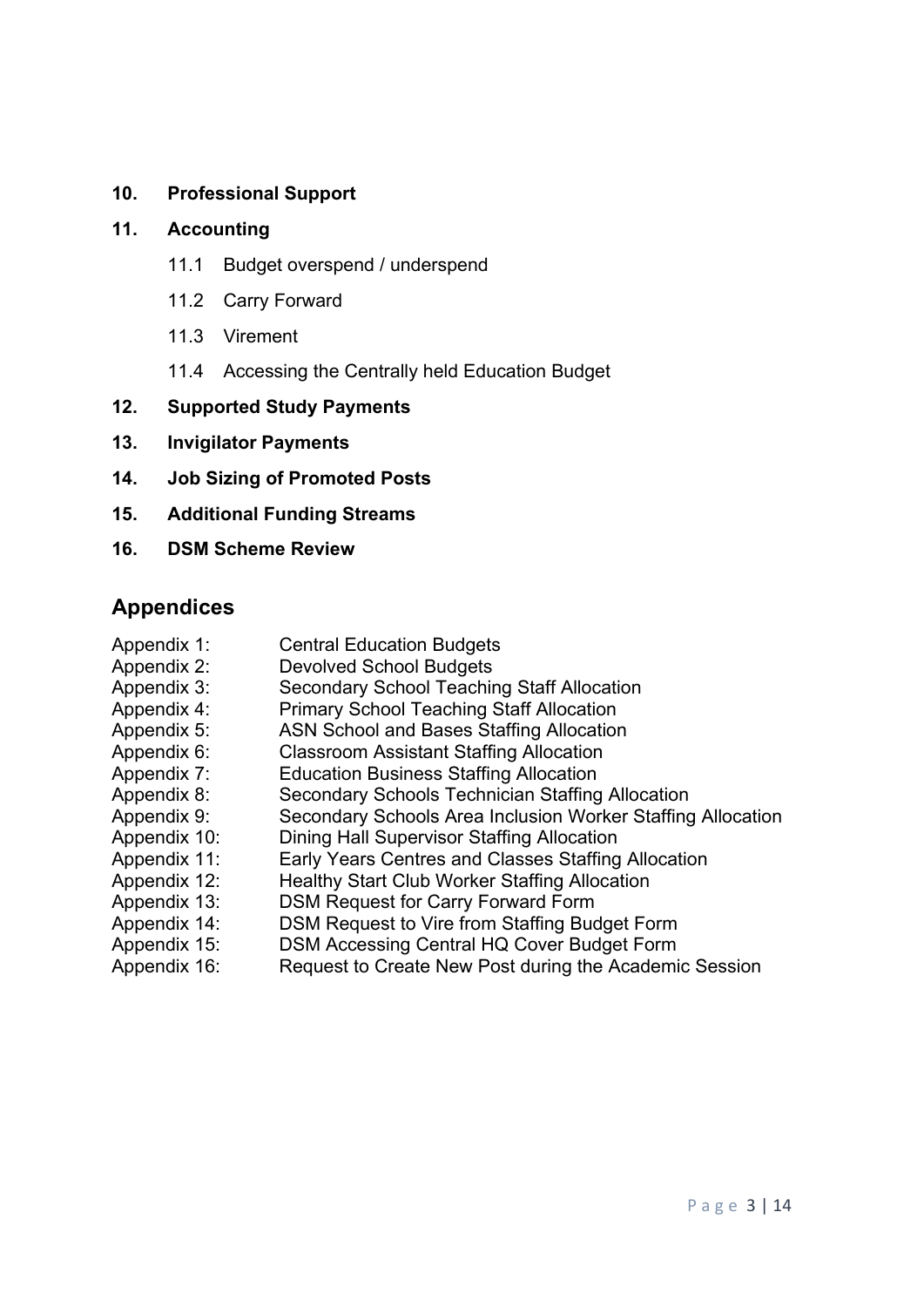| <b>Version</b>                 | <b>Details of Revisions</b>                                                                                                                                                                                                                                                                                                                                                                                                                                                                                                                                                                                                                                                                             |
|--------------------------------|---------------------------------------------------------------------------------------------------------------------------------------------------------------------------------------------------------------------------------------------------------------------------------------------------------------------------------------------------------------------------------------------------------------------------------------------------------------------------------------------------------------------------------------------------------------------------------------------------------------------------------------------------------------------------------------------------------|
| <b>Financial Year</b><br>22/23 | Inclusion of section on Supported Study Payments<br>Inclusion of section on Invigilator Payments<br>$\bullet$<br>Inclusion of section on Job Sizing of Promoted Teacher<br>Posts<br>Section 7.1 amended to include membership of DSM<br>Review Board<br>Section 11.4 amended to include maternity leave cover for<br><b>Education Business Assistants and Classroom Assistants</b><br>(included as part of school DSM allocation)<br>Section 11.4 amended to included accrued annual leave<br>cover for Early Years Managers and Senior Early Years<br>Practitioners returning from maternity leave<br>Addition of Appendix 16 – request to create new post<br>$\bullet$<br>during the academic session |
| <b>Financial Year</b><br>21/22 | Inclusion of Early Years within DSM Scheme<br>$\bullet$<br>Inclusion of section on Transfer of Local Government<br>$\bullet$<br><b>Employees</b><br>Appendix 1 updated to include Gym Hall equipment and<br>Care Inspectorate Annual Fee<br>Appendix 6 now includes details of Classroom Assistant<br><b>Staffing Allocation Model</b><br>Appendix 8 now includes details of Technician Staffing<br><b>Allocation Model</b>                                                                                                                                                                                                                                                                             |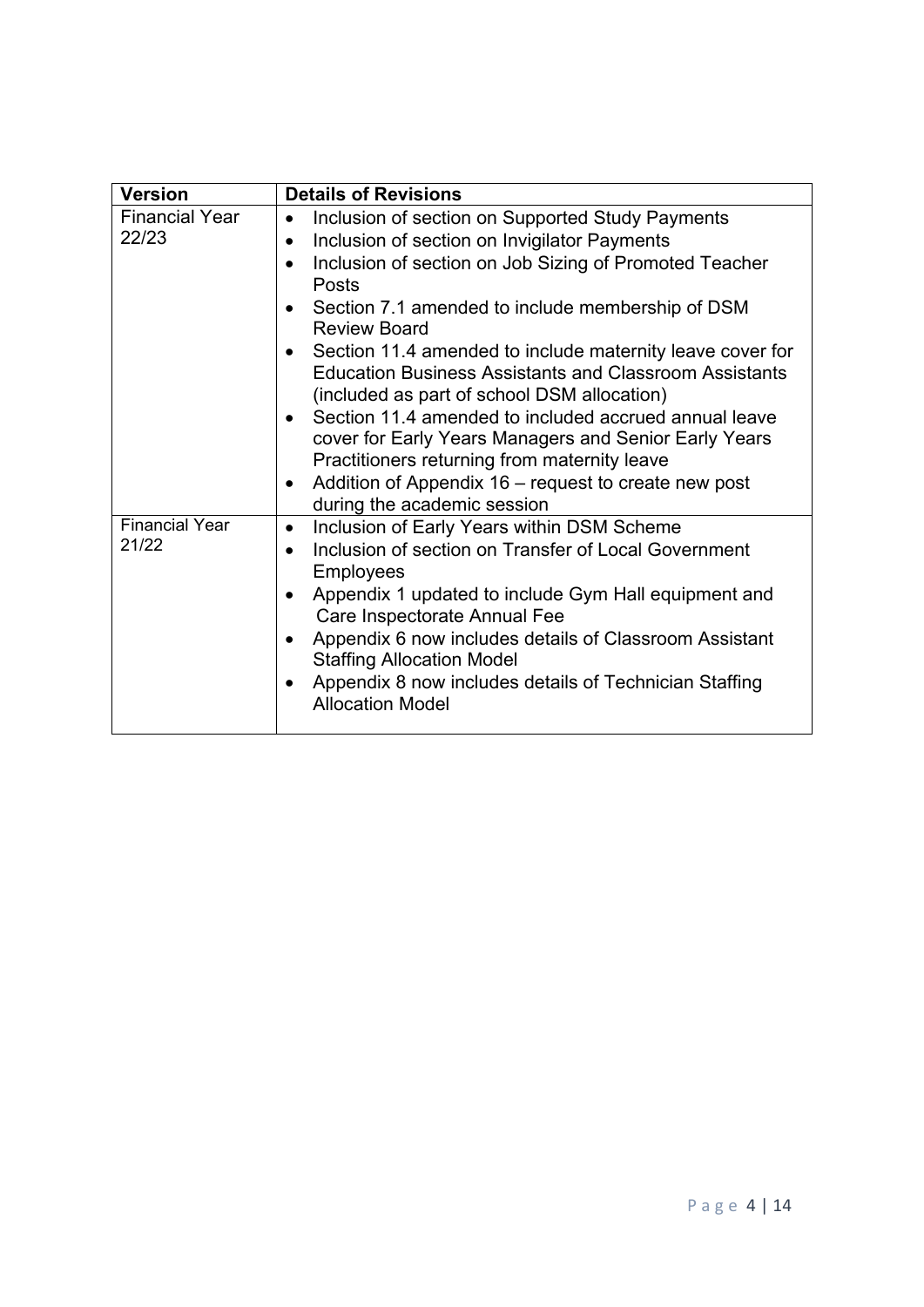#### **1. Introduction**

Devolved School Management (DSM) was introduced in 1993 to enhance and improve the management of resources at school level. DSM Guidelines Standards in Scotland's Schools etc Act 2000.

The most recent [DSM Guidelines,](https://www.gov.scot/binaries/content/documents/govscot/publications/advice-and-guidance/2019/06/devolved-school-management-guidelines/documents/devolved-school-management-guidelines/devolved-school-management-guidelines/govscot%3Adocument/devolved-school-management-guidelines.pdf) published in 2019, seek to build and improve on previous guidelines and reflect and integrate with the Education Reform Programme and priorities emerging from the [Scottish Government and COSLA](https://www.gov.scot/binaries/content/documents/govscot/publications/agreement/2018/06/education-bill-policy-ambition-joint-agreement/documents/00537386-pdf/00537386-pdf/govscot%3Adocument)  [Education Reform Joint Agreement of 2018.](https://www.gov.scot/binaries/content/documents/govscot/publications/agreement/2018/06/education-bill-policy-ambition-joint-agreement/documents/00537386-pdf/00537386-pdf/govscot%3Adocument)

The DSM principles, agreed by the Fair Funding Reference Group are:

- Subsidiary and Empowerment
- Collaboration
- Accountability and Responsibility
- Clarity and Equity

These principles reflect the National Improvement Framework aims of excellence through raising attainment and achieving equity. The principles also fully endorse those proposed in the Fair Funding consultation:

- Support excellence and equity ensuring every child and young person has the same opportunity to succeed
- Be fair placing the needs of all children and young people at the centre
- Be simple, transparent and predictable ensuring the costs of delivering education can be easily understood and explained and that schools are able to manage and plan ahead with certainty
- Deliver value for money ensuring that every penny spent is used effectively

#### **2. Budget Overview**

The Council receives the bulk of its funding from the Scottish Government through Aggregate External Finance (AEF). This funding is broken down into 3 constituent parts: General Revenue Grant (GRG), Non-Domestic Rates Income (NDRI) and Specific Grants**.** The Council sets the budget each year, in February, which is linked into the 3 strategic themes – Aspiring Communities, Inspiring Places and A Council for the Future. Services must ensure that financial plans align with the mission, vision and priorities within the Council Plan 2019-2024 and service operational plans. Budgets are aligned to the delivery of these plans and should be developed accordingly. Budgets are calculated for the various sections within all services including Education.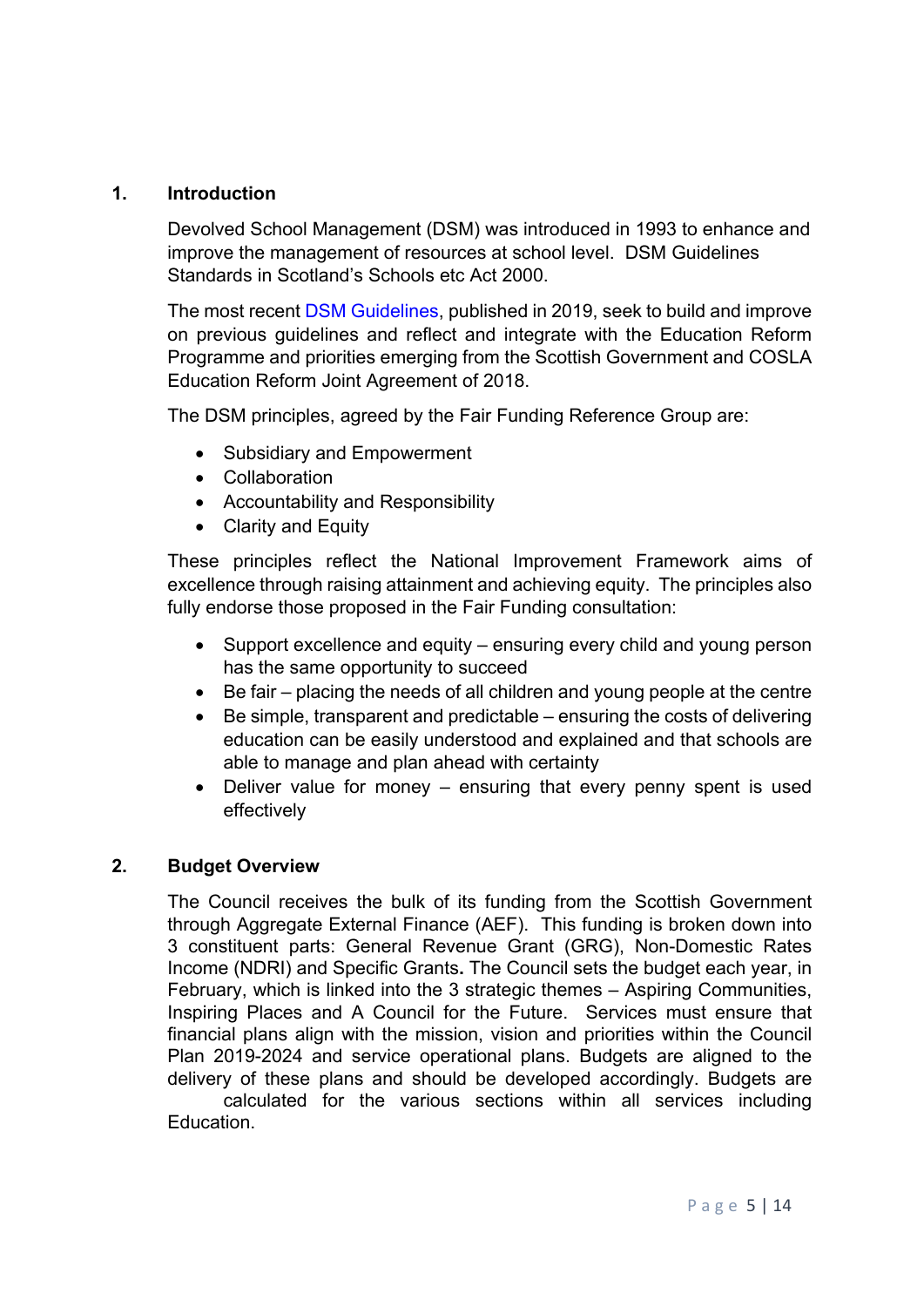School budgets for teachers are constructed using average teachers' salaries with promoted structures funded to actual salaries. School budgets for local government staff are constructed using actual salaries.

The method/formula for allocating staff to schools is detailed within appendices 3 to 12 and will take local circumstances into account where appropriate.

The Council participates in the Teacher Induction Scheme (TIS) which provides probationer places for newly qualified teachers across Scotland. Finance will review the funding received from the Scottish Government for TIS on an annual basis and ensure that sufficient funds are transferred to the Education Service to cover salary costs of probationer teachers.

Further information on the Council's budget setting process is detailed within the [Budget Holders Manual](http://naconnects.north-ayrshire.gov.uk/documents/guides-templates/finance-guides/budget-holders-manual.pdf) [and](file://NAYRHQVSD1/PUBLIC/ESPUBLIC/Resources/Carole%20Devoy%20-%20Official%20Protect/Devolved%20School%20Management/NAC%20DSM%20Scheme/and) the Code [of Financial Practices](http://naconnects.north-ayrshire.gov.uk/documents/policies-procedures/finance-policies-procedures-strategies/codes-of-financial-practice-2020.pdf)[.](http://naconnects.north-ayrshire.gov.uk/documents/policies-procedures/finance-policies-procedures-strategies/codes-of-financial-practice-2020.pdf)

#### **3. Areas of Expenditure Devolved and Not Devolved**

Head Teachers/Heads of Centre are given maximum flexibility over their budgets, however there are areas of expenditure that are generally not considered suitable for devolution. The reasons for this include but are not limited to: areas outside the influence of the Head Teacher/Heads of Centre; areas that are too bureaucratic; have unacceptable levels of risk; benefit from economies of scale; require professional expertise; and are complex by their nature.

Areas of expenditure not devolved to schools and met from the central Education budget are detailed in Appendix 1.

The budget for employee salary costs (including employer's national insurance and pension costs) is provided to schools based on the method/formula for allocating staff to schools detailed within Appendices 3 to 12.

The devolved school budget for all other expenditure at school level is provided as a monetary value. This is calculated as a per capita allocation based on pupil census numbers, with an additional sum for island schools and small schools. Full details of the method of allocating the school budget is detailed within Appendix 2.

At the start of the financial year, and following appropriate consultation, Head Teachers/Heads of Centre are required to vire their devolved school budget to the relevant budget lines in line with their planned spend. In accordance with audit requirements, details of the devolved budget allocation should be processed by the school's Education Business Officer and submitted to the Head of Service (Education) by 31 May each year.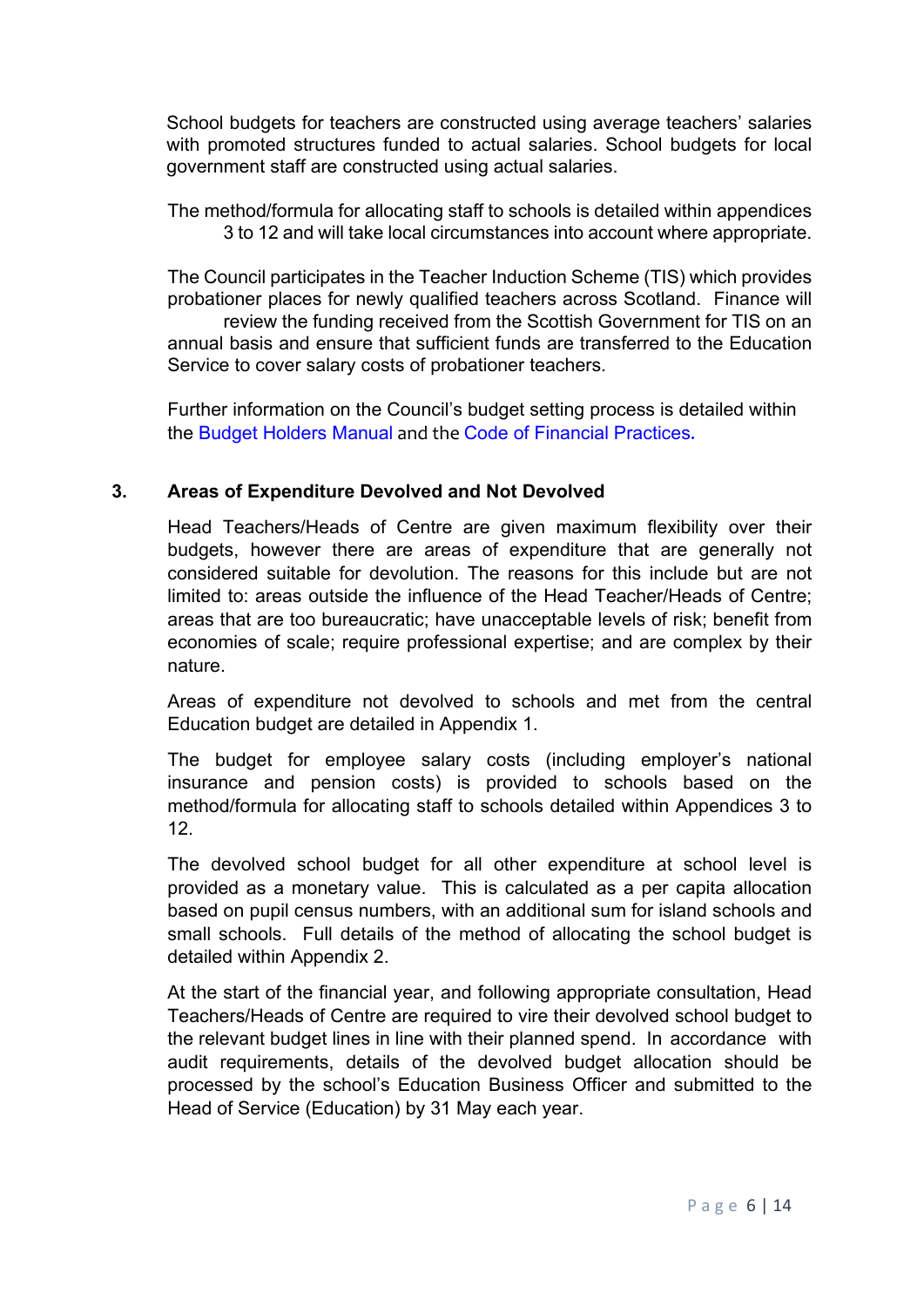#### **4. General Information on Devolved School Management**

#### **4.1 Financial Regulations**

[Codes of Financial Practice](http://naconnects.north-ayrshire.gov.uk/documents/policies-procedures/finance-policies-procedures-strategies/codes-of-financial-practice-2020.pdf) are issued under the authority of the Council's Financial Regulations. It shall be the duty of each Head of Service to ensure that the requirements of the Codes of Financial Practice are made known to the appropriate staff within their Service and that they are adhered to.

#### **4.2 Best Value Principles**

The Best Value framework supports continuous improvement in public services in Scotland and is a key foundation of the Scottish Government Public Sector Reform agenda. As part of this framework the Council must secure continuous

improvement whilst maintaining an appropriate balance between quality and cost. This requires a strong financial management framework, supporting strategic financial planning and sitting alongside the performance management framework.

The [Corporate Procurement Strategy](http://naconnects.north-ayrshire.gov.uk/documents/policies-procedures/finance-policies-procedures-strategies/corporate-procurement-strategy.pdf) document sets out the recommended activities and procedures required when purchasing all externally provided goods, services and works which Head Teachers/Heads of Centre must adhere to.

#### **4.3 Local Authority Commitment to Devolved School Management**

North Ayrshire Council is committed to empowering Head Teachers/Heads of Centre to make appropriate, and informed decisions to best meet their local need in accordance with the Council's policies, guidance and frameworks.

#### **4.4 School Expenditure Within Wider Strategic Planning**

Head Teachers/Heads of Centre are expected to ensure school expenditure is in accordance with their School Improvement Plan, supporting the Council's strategic plans, priorities and the National Improvement Framework.

### **4.5 Scottish Negotiating Committee for Teachers and Local Negotiating Committee for Teachers**

The Scottish Negotiating Committee for Teachers (SNCT) determines the nationally agreed terms and conditions of service for Teachers and Associated

Professionals. These terms and conditions of service are set out in the SNCT [Handbook of Conditions of Service](http://www.snct.org.uk/wiki/index.php?title=Table_of_Contents) and Local Authorities / Head Teachers must adhere to these in their employment of teachers and associated professionals.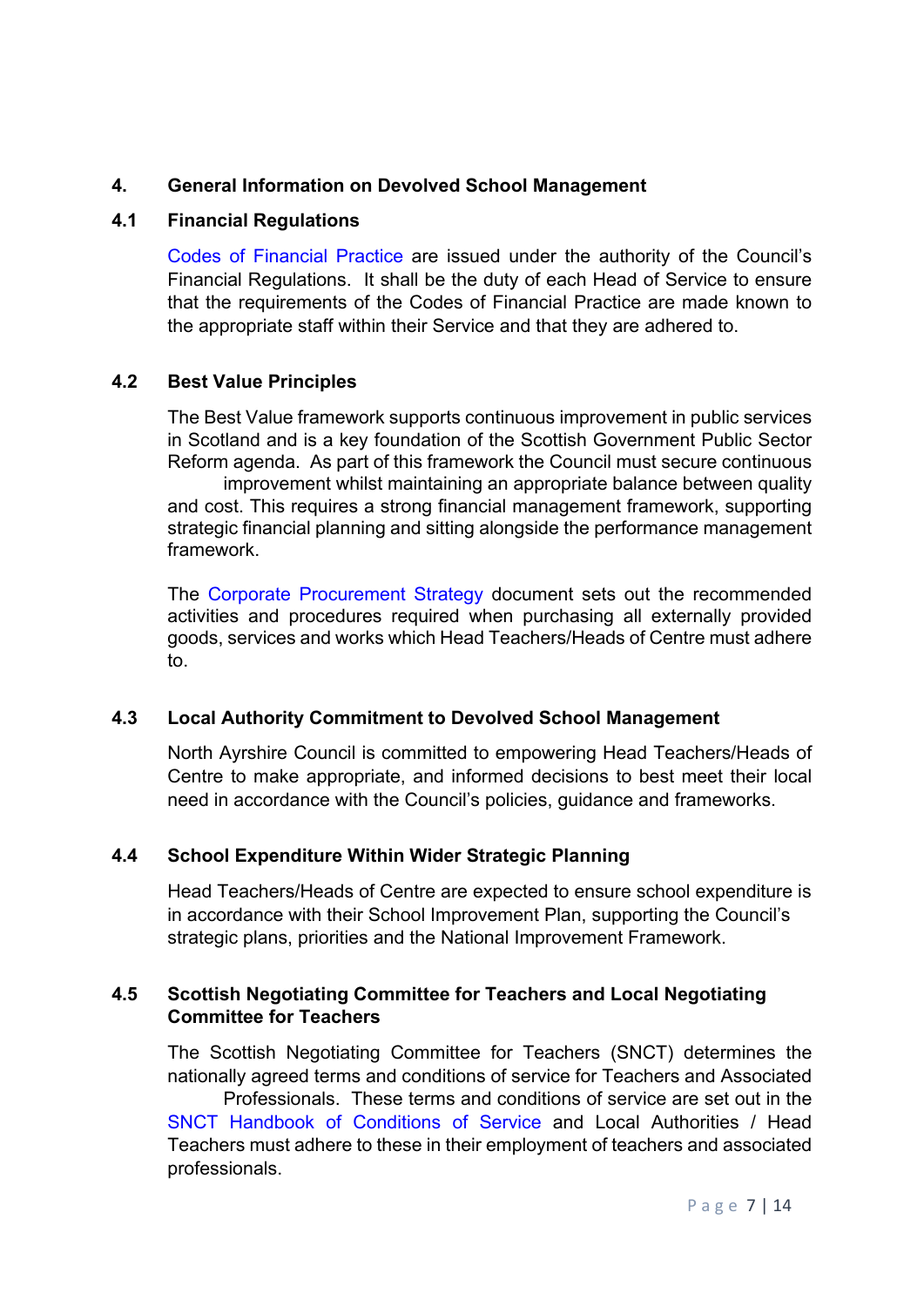The Local Negotiating Committee for Teachers (LNCT) determines terms and conditions of service on matters devolved by the SNCT to local authority level. Head Teachers must adhere to [LNCT Local Agreements](http://naconnects.north-ayrshire.gov.uk/services/education-youth-employment/local-negotiating-committee-for-teachers.aspx) in their employment of teachers and associated professionals.

#### **4.6 Terms and Conditions of Service for Local Government Employees**

The Scottish Joint Council for Local Government Employees determine the terms and conditions of service for Local Government Employees which are incorporated into local agreements reached by the Council and recognised trade unions. These are set out in the [Terms and Conditions of Employment](https://www.north-ayrshire.gov.uk/Documents/CorporateServices/HR/terms-conditions-employment.pdf)  [for Local Government Employees](https://www.north-ayrshire.gov.uk/Documents/CorporateServices/HR/terms-conditions-employment.pdf) and Head Teachers/Heads of Centre must adhere to these in their employment of local government staff.

#### **4.7 HR Policies and Procedures**

The Council has a range of [HR Policies and Procedures](http://naconnects.north-ayrshire.gov.uk/documents/policies-procedures/hr-policies-procedures/hr-policies-procedures.aspx) which cover Teachers and Associated Professionals and Local Government Employees. Head Teachers must adhere to these policies and procedures in their employment of staff.

#### **5. Publication of DSM Scheme**

This DSM Scheme and related appendices will be accessible on the North Ayrshire Council website. Head Teachers/Heads of Centre are responsible for ensuring that the DSM Scheme is published on school websites.

#### **6. Training on the DSM Scheme**

Head Teachers/Heads of Centre are required to attend the Council's Budget Holder & Code of Financial Practice training which includes training on the DSM

Scheme. Briefings and updates on the operation of the DSM Scheme will be included as part of the regular programme for Head Teacher/Heads of Centre meetings.

Education Business Officers will be available to train Head Teachers/Heads of Centre on the use of the financial management system.

Training on the DSM Scheme will be made available to others, for example Elected Members and Depute Head Teachers/Depute Heads of Centre on an ad-hoc basis.

#### **7. Consultation, Engagement and Transparency**

#### **7.1 Consultation and Engagement**

The DSM Scheme has been developed in consultation and engagement with all stakeholders including Head Teachers, Heads of Centre, Finance and Trade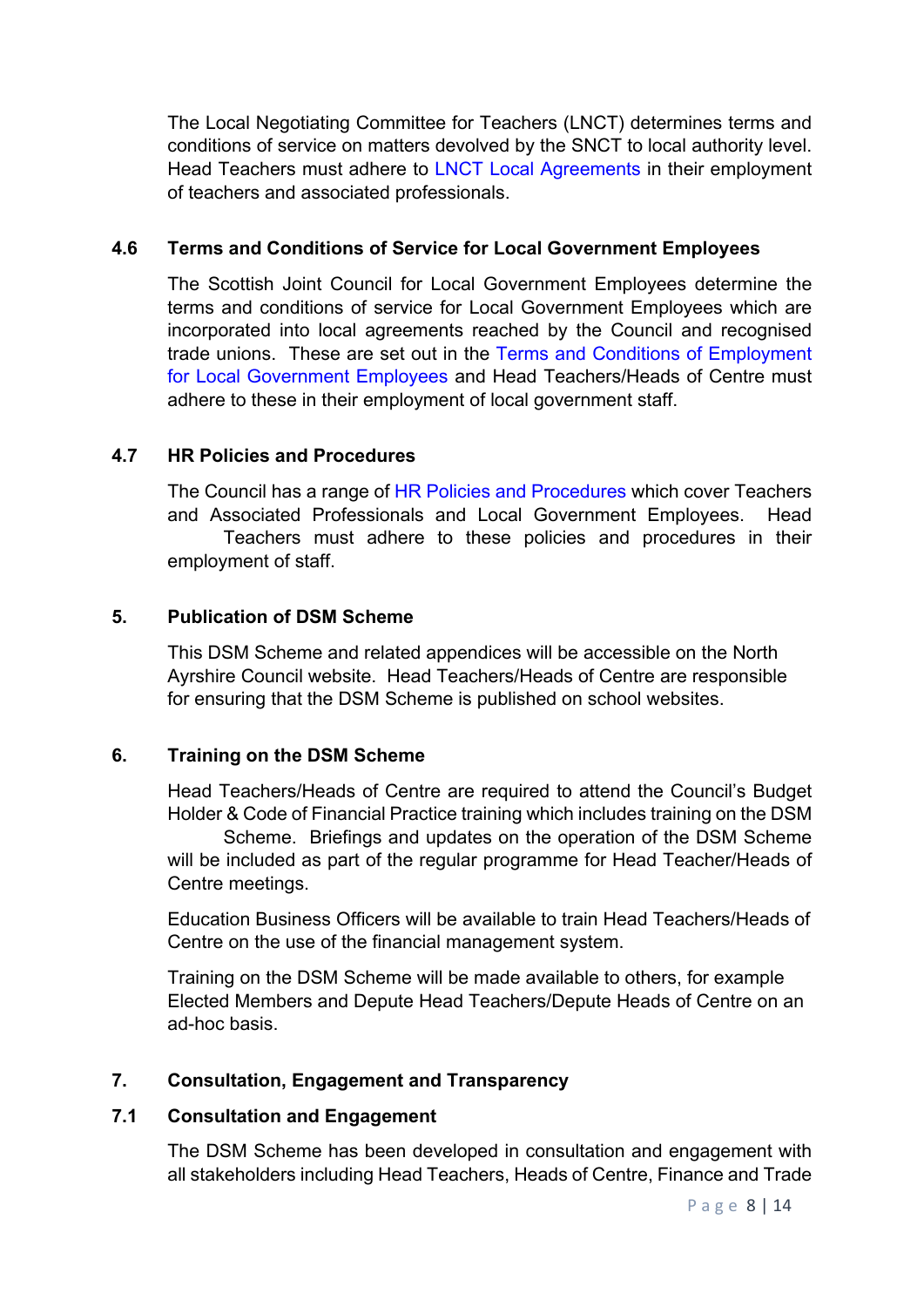Unions. The Scheme has been approved by North Ayrshire Council's Cabinet and will be reviewed on an annual basis by the DSM Review Board. The DSM Review Board will comprise:

- Head of Service (Education)
- HT Representative (Secondary)
- HT Representative (Primary)
- Senior Manager
- Education Resources Manager
- EBO Representative
- Business Manager
- Education Funding Co-ordinator
- Finance Representative

Head Teachers/Heads of Centre are expected to form appropriate forums to consult with staff, parent councils, pupils and the wider community on appropriate matters which may include school staffing models, DSM decisions and allocation of departmental or class resources.

Head Teachers/Heads of Centre should consider applying a participatory budget model to engage their school and wider community in determining where relevant funds should be spent or invested.

#### **7.2 Transparency**

The Head of Service (Education) will provide regular updates to Head Teachers/Heads of Centre and key stakeholders on the Council's overall financial position and will engage with Head Teachers/Heads of Centre as part of the Council's annual budget setting process for the Education Service. Local

Authority decisions about education spending must give due regard to GIRFEC and the role of LA's as corporate parents.

Education Business Officers will provide monthly updates to Head Teachers on their devolved school budget and projected financial outturn. In addition, Head

Teachers will have access to the Council's Finance System to enable interrogation of budget and expenditure.

The Council will ensure that information on eligibility for free school meals; footwear and clothing grants and education maintenance allowance is available on the Council's website.

#### **8. Collaboration**

#### **Local Priorities**

The Council's priorities are set out in the Council Plan and supporting strategies.

Head Teachers/Heads of Centre are expected to be collaborative and collegiate focussed, embracing joint working with the learning community, parents, children and young people, staff, partners and the Council.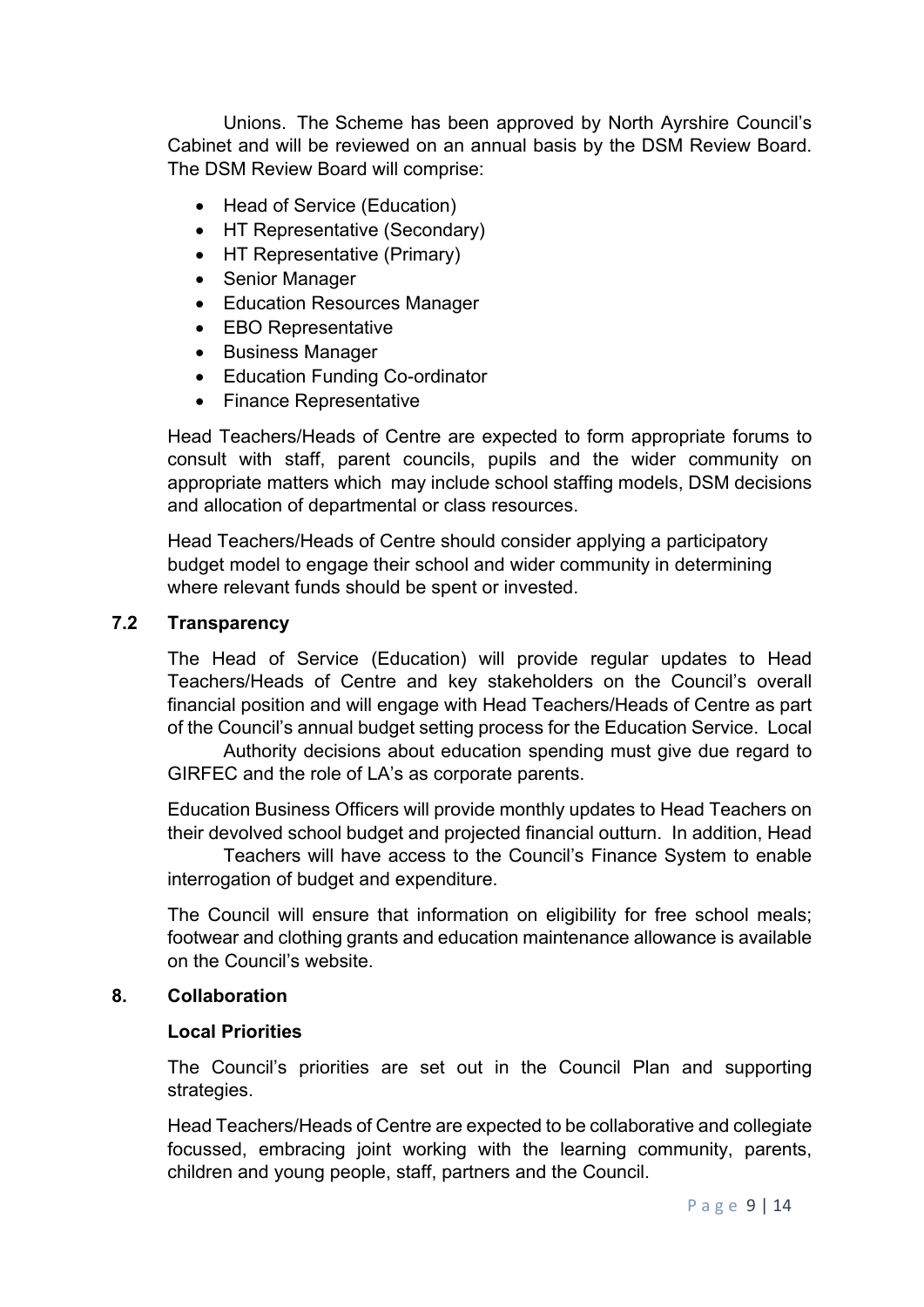#### **9. Staffing**

#### **9.1 Staffing Structures**

The method / formula for allocating staff to schools is set out in Appendices 3 to 12.

The Head of Service (Education) will engage with Head Teachers/Heads of Centre in any reviews of the method / formula for allocating staff to schools.

#### **9.2 Staff Resource**

Head Teachers/Heads of Centre will be responsible for the recruitment and management of their employees in accordance with the [SNCT Code of Practice](http://www.snct.org.uk/library/2682/JS-19-76%20Headteacher%20Recruitment%20and%20Selection%20of%20Staff.pdf)  [on Head Teacher Responsibility in Recruitment and Selection of Staff](http://www.snct.org.uk/library/2682/JS-19-76%20Headteacher%20Recruitment%20and%20Selection%20of%20Staff.pdf) (where applicable) and will also be expected to participate in any agreed centrally managed recruitment processes (such as Supply Teachers and Supply Early Years Practitioners).

Head Teachers/Heads of Centre will be responsible for ensuring that the recruitment and management of their employees is compliant with the Council's policies and procedures.

#### **9.3 Appointment of Head Teacher and Depute Head Teacher Posts**

The [recruitment panel](http://naconnects.north-ayrshire.gov.uk/documents/policies-procedures/hr-policies-procedures/recruitment-process-mngr.pdf) for permanent Head Teacher and Depute Head Teacher appointments will include Parent Council representation in accordance with the Scottish Schools (Parental Involvement) Act 2006 and the Education (Scotland)

Act 1996. The recruitment panel for Head Teacher appointments will be chaired by an Elected Member. A representative of the Executive Director (Communities) will also be included in the recruitment panel for both Head Teacher and Depute Head Teacher appointments.

#### **9.4 Appointment of Principal Teacher and Un-promoted Teacher Posts**

Head Teachers will be responsible for the appointment of Principal Teachers and Un-promoted Teachers.

#### **9.5 Transfer of Principal Teachers and Unpromoted Teachers**

Due to changing pupil rolls and the balance of the curriculum in secondary schools, some teachers may become surplus to requirements in the school in which they are based. Surplus teachers will be identified as part of the annual staffing exercise for schools.

Head Teachers are required to comply with the transfer processes that enable the transfer of teachers between schools as a means of avoiding redundancies.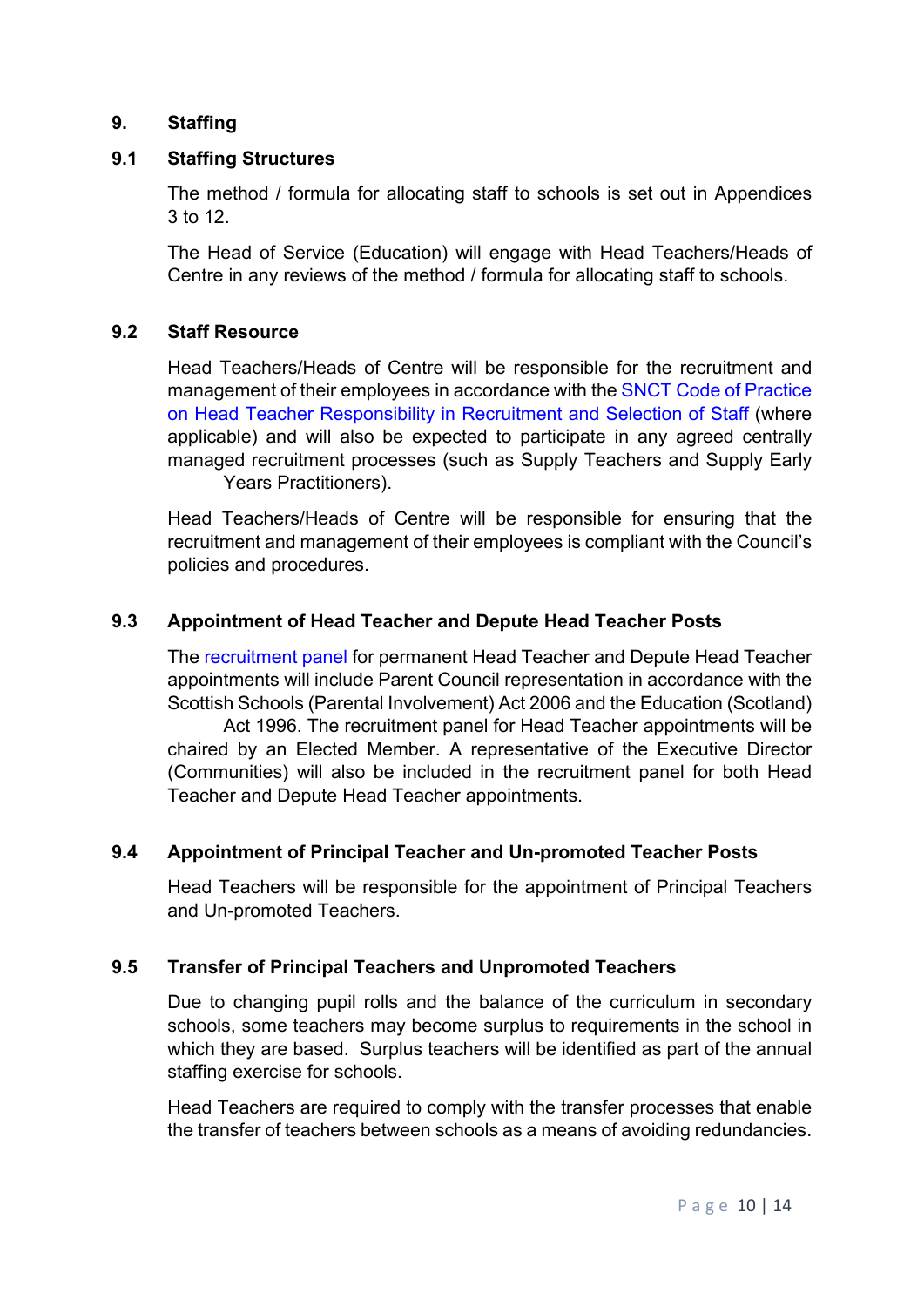Transfers will be arranged after vacancies for the forthcoming academic session have been identified and before recruitment to vacant posts commences.

#### **9.6 Appointment of Local Government Employees**

Head Teachers/Heads of Centre will be responsible for the appointment of local government employees.

#### **9.7 Transfer of Local Government Employee**

Due to changing pupil rolls, a requirement to transfer local government employees between schools may be identified as part of a staffing exercise.

Head Teachers/Heads of Centre are required to comply with the transfer processes that enable the transfer of local government employees between schools.

#### **10. Professional Support**

Head Teachers/Heads of Centre will have access to the following professional support to assist them in carrying out their devolved management responsibilities:

- Senior Managers
- Education Business Officer
- Education Resources Team
- Education Funding Support Team
- Finance
- Procurement
- Human Resources

#### **11. Accounting**

#### **11.1 Budget overspend / underspend**

As budget holder, Head Teachers/Heads of Centre have responsibility to manage and monitor assigned revenue budgets on a monthly basis. Variances should be highlighted and corrective action should be agreed to allow for a balanced budget. Full details can be found within the [Budget Holders Manual.](http://naconnects.north-ayrshire.gov.uk/documents/guides-templates/finance-guides/budget-holders-manual.pdf)

#### **11.2 Carry Forward**

Head Teachers/Heads of Centre can request carry forward of underspent budget from one financial year to the next. This is capped at 2% of the school's initial devolved budget entitlement, excluding the budget for staffing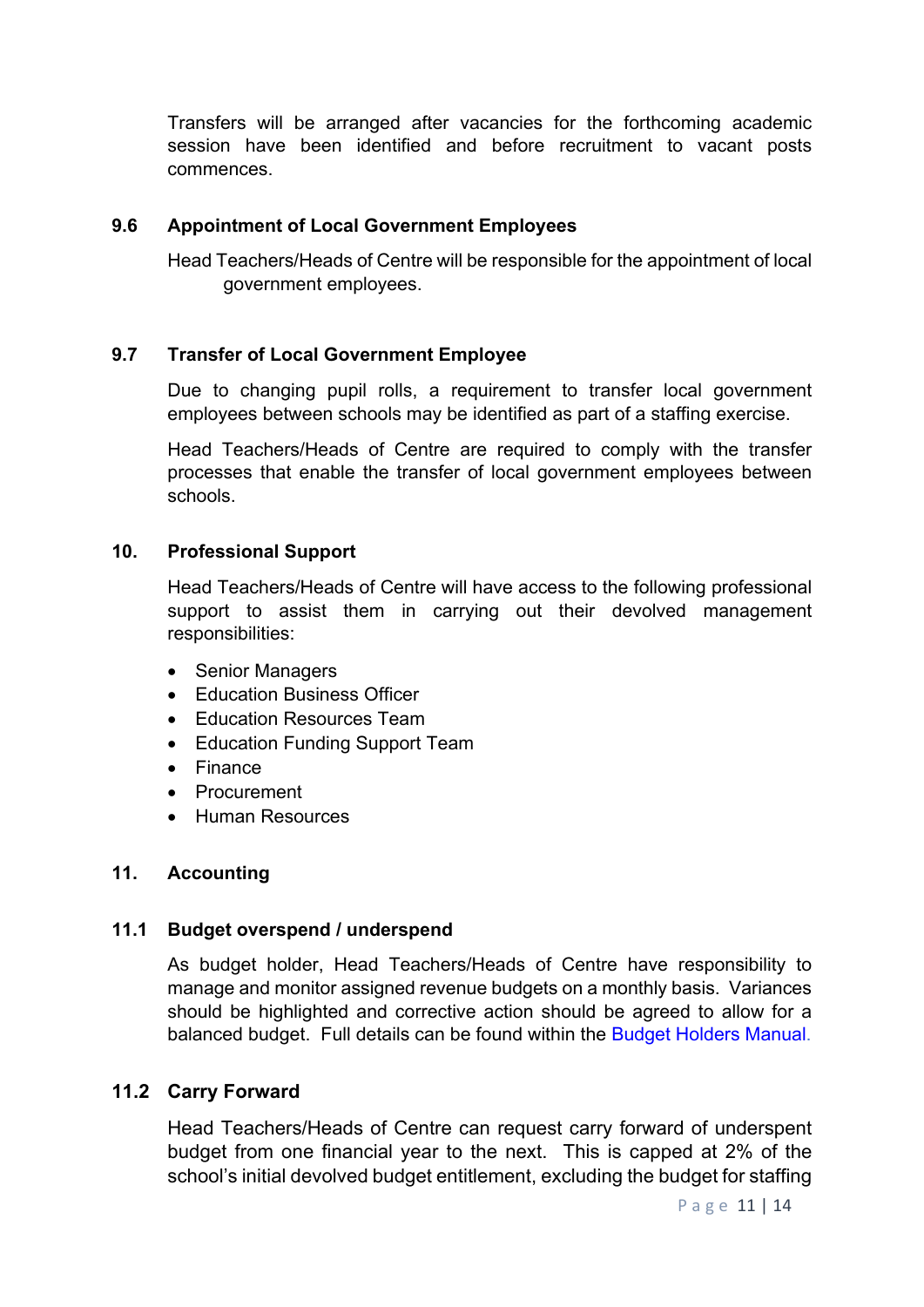which has been allocated as part of the school's staffing entitlements set out in Appendices 3 to 12.

Requests to carry forward underspent budget must be submitted to the Head of Service (Education) for approval using the Request to Carry Forward Underspent Budget Form provided at Appendix 13. Requests must be supported by a sound business case and submitted by 31 January each year. Head Teachers/Heads of Centre should include the intended use of any approved carry forward budget within their school improvement plans.

#### **11.3 Virement**

Virement is the ability to move monies between subjective and objective headings of expenditure and income to offset either a deficit or planned future expenditure. Full details can be found within the [Codes of Financial Practice.](http://naconnects.north-ayrshire.gov.uk/documents/policies-procedures/finance-policies-procedures-strategies/codes-of-financial-practice-2020.pdf)

The rules concerning budget virement within the Education Service up to a maximum of £20,000 are set out in this DSM Scheme.

Head Teachers/Heads of Centre can vire up to a maximum of £20,000 between budget lines in a financial year without the need for external approval. This excludes the budget for staffing which has been allocated as part of the school's staffing entitlements set out in Appendices 3 to 12. Virement from staffing budgets will only be available in exceptional circumstances and

through agreement between the Head Teacher/Head of Centre and the Head of Service (Education). Requests to vire from staffing budgets should be submitted to the Head of Service (Education) using the Request to Vire from Staffing Budget Form provided at Appendix 14.

Any requests to vire an amount in excess of £20,000 must be approved in accordance with the Codes of Financial Practice.

#### **11.4 Accessing the Centrally Held HQ Staffing Cover Budget**

Education Headquarters maintains a central budget to cover costs arising from teacher and some local government employee absence, other than short-term unplanned sickness absence costs. It is anticipated schools will vire an element of their devolved school budget to the school cover budget line to employ supply staff to cover short term absence. It is acknowledged that in some occasions, schools may be unable to cover short term absence due to lack of availability of supply staff. Where this can be evidenced, schools can claim against the HQ Staffing Cover Budget should the absence become long term. The Education Headquarters cover budget can be accessed to cover the following absence reasons: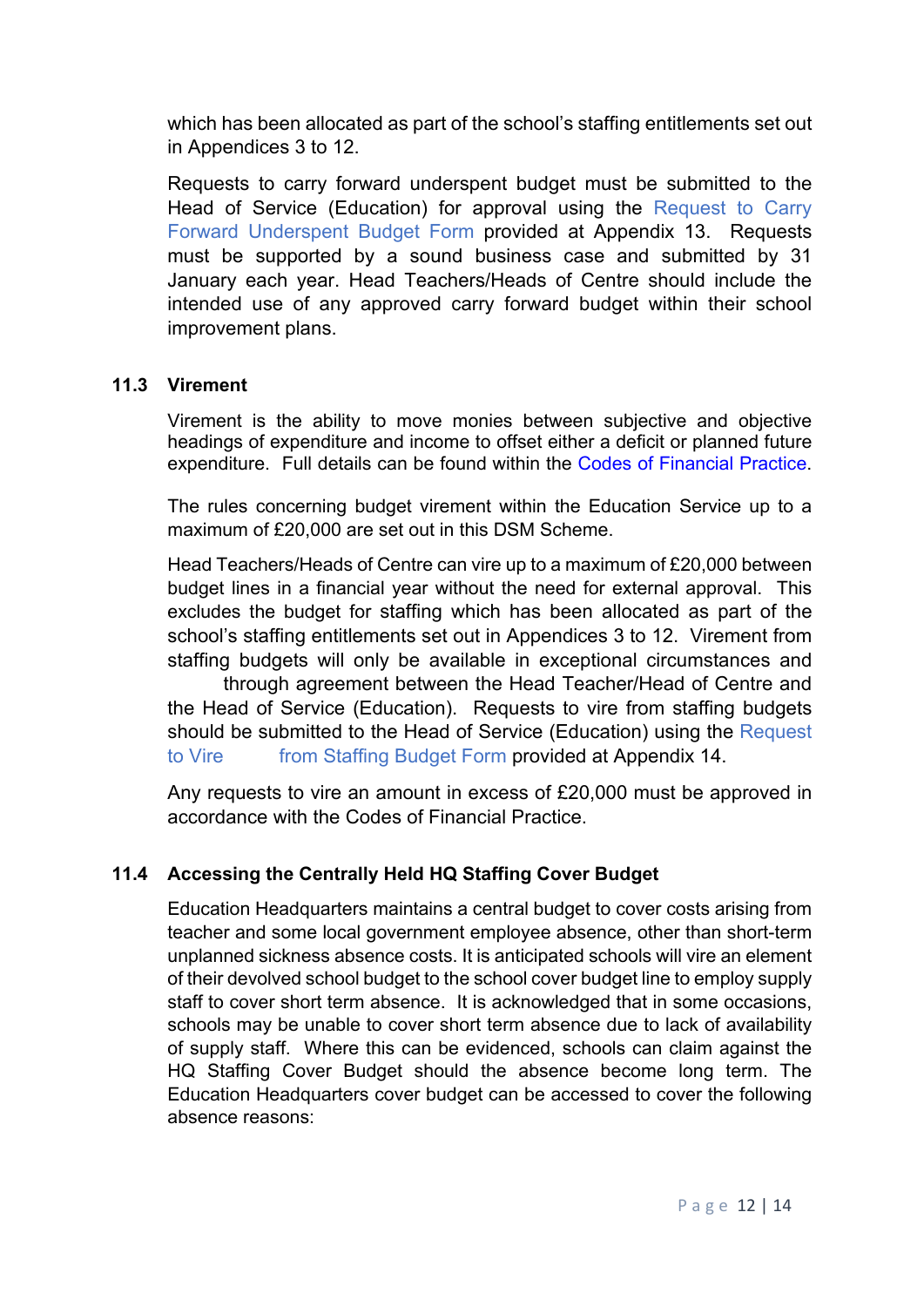| Reason         | <b>Description</b>                                                |  |  |  |  |
|----------------|-------------------------------------------------------------------|--|--|--|--|
| 1              | Foreseen long term teacher absence from day 1 if anticipated long |  |  |  |  |
|                | term                                                              |  |  |  |  |
| 2              | Long term secondary teacher sickness absence (beyond 20           |  |  |  |  |
|                | working days)                                                     |  |  |  |  |
| 3              | Long term primary teacher sickness absence as detailed below:     |  |  |  |  |
|                | <b>FTE Teaching Complement</b>                                    |  |  |  |  |
|                | $1 - 4.9$<br>beyond 4 working days                                |  |  |  |  |
|                | $5 - 5.9$<br>beyond 5 working days                                |  |  |  |  |
|                | beyond 6 working days<br>$6 - 6.9$                                |  |  |  |  |
|                | $7 - 7.9$<br>beyond 7 working days                                |  |  |  |  |
|                | $8 - 8.9$<br>beyond 8 working days                                |  |  |  |  |
|                | beyond 9 working days<br>9+                                       |  |  |  |  |
| $\overline{4}$ | Long term ASN school teacher sickness absence (beyond 9           |  |  |  |  |
|                | working days)                                                     |  |  |  |  |
| 5              | Teacher ante natal care                                           |  |  |  |  |
| 6              | Teacher maternity leave / shared parental leave KIT days          |  |  |  |  |
| $\overline{7}$ | Teacher accrued holidays (from sickness absence / family leave)   |  |  |  |  |
| 8              | Teacher paternity leave                                           |  |  |  |  |
| 9              | Teacher adoption leave                                            |  |  |  |  |
| 10             | Teacher jury duty                                                 |  |  |  |  |
| 11             | Teacher parental leave                                            |  |  |  |  |
| 12             | <b>Teacher bereavement leave</b>                                  |  |  |  |  |
| 13             | Teacher public duties leave                                       |  |  |  |  |
| 14             | Teacher maternity/adoption support leave                          |  |  |  |  |
| 15             | Teacher absence during phased return from sick leave              |  |  |  |  |
| 16             | In ASN schools, 4 -15 above is also applicable to local           |  |  |  |  |
|                | government employees                                              |  |  |  |  |
| 17             | In all schools, the maternity leave of Classroom Assistants and   |  |  |  |  |
|                | Education Business Assistants (included within DSM scheme)        |  |  |  |  |
| 18             | In Early Learning & Childcare establishments, 4-15 above is also  |  |  |  |  |
|                | applicable to local government employees. In addition, cover can  |  |  |  |  |
|                | be claimed for the annual leave periods for employees on a full-  |  |  |  |  |
|                | year contract, with the exception of EY Manager and SEYP posts    |  |  |  |  |
|                | who are covered by an Excellence & Equity Lead. HQ cover can      |  |  |  |  |
|                | however be claimed for EY Managers and SEYP's taking              |  |  |  |  |
|                | accrued holidays on return from maternity leave In all            |  |  |  |  |
|                | circumstances, a claim against the HQ cover budget can only       |  |  |  |  |
|                | be made when the absence would result in the centre or class      |  |  |  |  |
|                | breaching the statutory adult: child ratio.                       |  |  |  |  |

To access the Education Headquarters' cover budget, schools should submit a DSM – Accessing the Central HQ Cover Budget Claim Form provided at Appendix 15. This must be submitted on a monthly basis (in accordance with payroll timelines).

Arrangements will be made to download budget from the Headquarters cover budget to school HQ cover budget for claims that are approved.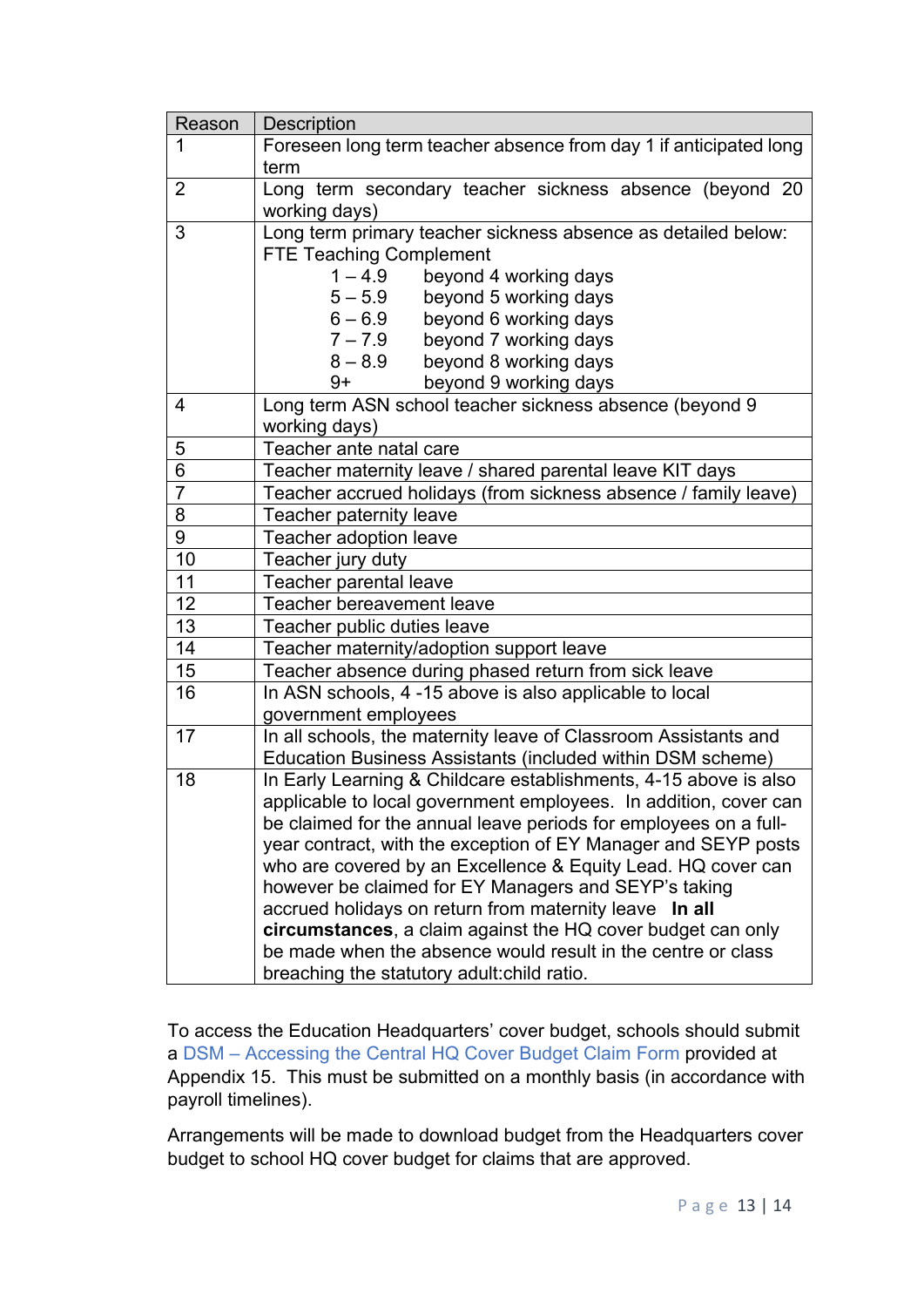#### **12. Supported Study Payments**

Any payments made to teachers for the purposes of supported study are made at the teacher's normal hourly rate of pay. For promoted teachers, payment will be based on the hourly rate of pay of the top point of the main grade. All such payments must be appropriately authorised by the Head Teacher who is responsible for ensuring the school has sufficient devolved budget available to meet these additional costs.

#### **13. Invigilator Payments**

Secondary Head Teachers who engage invigilators for the purposes of the prelim exam diet should authorise any such payments and ensure the school has sufficient devolved budget available to meet these additional costs.

#### **14. Job Sizing of Promoted Posts**

If a promoted teacher post is job sized or re-sized during the financial year, any increase to salary will be included within the promoted teacher staffing entitlement of the school.

#### **15. Additional Funding Streams**

Head Teachers/Heads of Centre may have access to budgets directly delegated to them by the Scottish Government. Whilst these budgets are not directly referred to within this DSM Scheme, Head Teachers/Heads of Centre are expected to adhere to the Council's financial regulations, Council Plan and supporting strategies, HR Policies and Procedures and employee terms and conditions of service in their management of these budgets.

Head Teachers/Heads of Centre are not permitted to move employees between externally funded and core posts without adhering to normal recruitment

processes (e.g. moving PEF funded employees into core funded posts for the purposes of covering vacant posts or submitting claims to HQ to cover leave such as long-term sickness absence or family leave is not permitted).

For posts funded through the Scottish Attainment Challenge, Head Teachers/Heads of Centre should contact the HQ Attainment Challenge contact to ascertain whether any cover budget may be available from Scottish Attainment Challenge funding. There is no cover budget for PEF funded posts as all available funds are distributed to schools.

#### **16. DSM Scheme Review**

This DSM Scheme will be reviewed each January by the DSM Review Board who will engage with local authority peers and stakeholders as appropriate.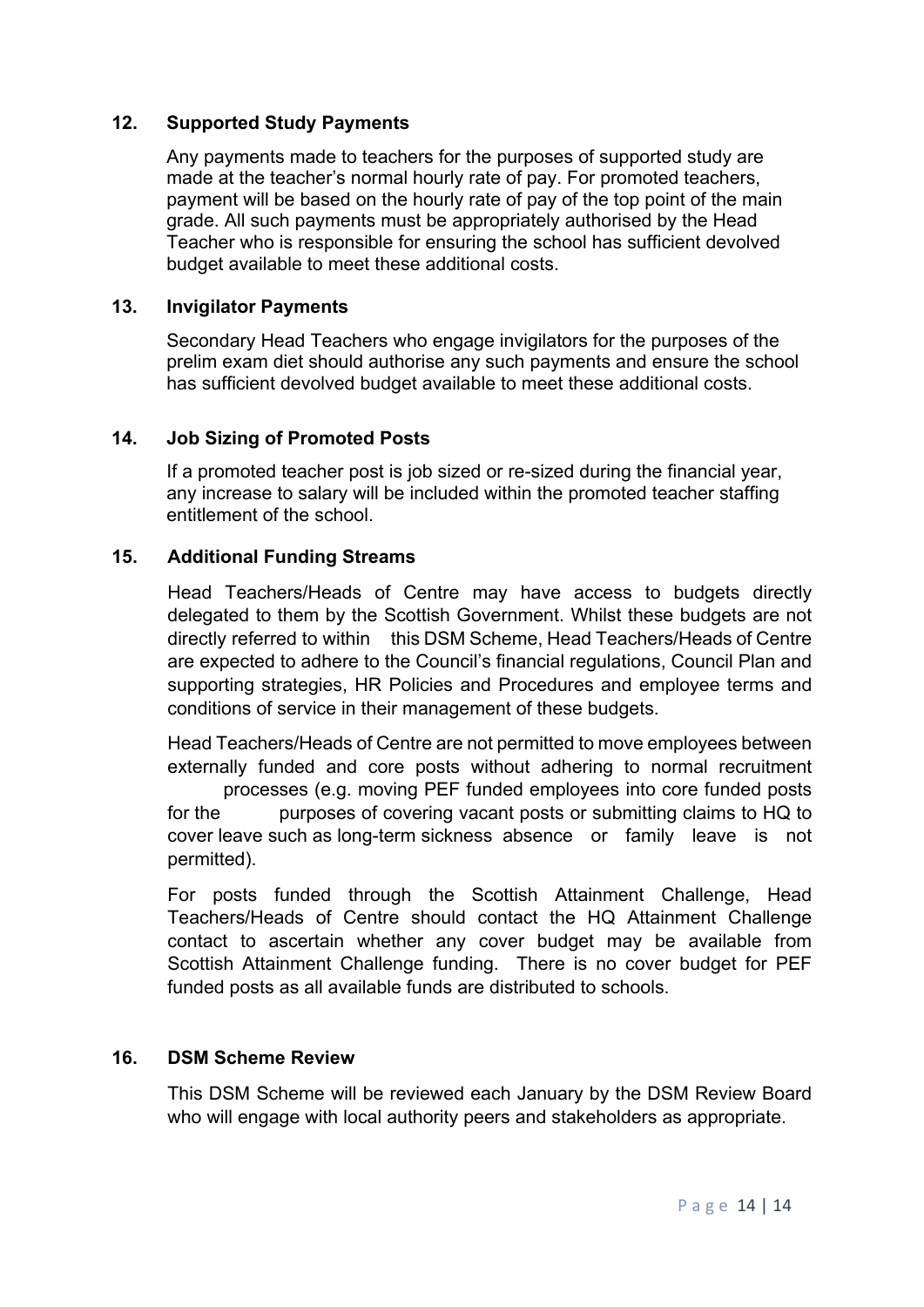# **AREAS OF EXPENDITURE MET FROM THE CENTRAL EDUCATION BUDGET**

| <b>Area of Expenditure</b>        | <b>Detail</b>                                                                                                                                                                                                                                                                                                                                                                                                                                                                                                                                                                                                                 |  |  |
|-----------------------------------|-------------------------------------------------------------------------------------------------------------------------------------------------------------------------------------------------------------------------------------------------------------------------------------------------------------------------------------------------------------------------------------------------------------------------------------------------------------------------------------------------------------------------------------------------------------------------------------------------------------------------------|--|--|
| 1. Infrastructure<br><b>Costs</b> | a) Capital expenditure, including PPP / PPI<br>b) Statutory LA contracted work on managing the school<br>estate<br>c) Non-domestic rates<br>d) Rent in relation to school premises<br>e) Waste collection<br>f) Energy costs<br>g) Insurance<br>h) Maintenance of gym hall equipment                                                                                                                                                                                                                                                                                                                                          |  |  |
| 2. Staffing Costs<br>Teachers)    | a) Premature retirement costs<br>b) Family leave costs (maternity, adoption, paternity and<br>parental leave<br>c) Long term sickness absence costs<br>d) Leave for public duties costs<br>e) Leave for jury duties costs<br>f) Excess travel costs for transferred teachers<br>g) Salary conservation costs arising from Headquarters<br>initiated review                                                                                                                                                                                                                                                                    |  |  |
| 3. Staffing Costs<br>(other)      | a) Music Instructors employed by the music service<br>b) Central support services                                                                                                                                                                                                                                                                                                                                                                                                                                                                                                                                             |  |  |
| 4. Pupil Allowances<br>/ Grants   | a) Free school meals<br>b) Education Maintenance Allowances<br>c) School clothing grants<br>d) Home to school pupil transport                                                                                                                                                                                                                                                                                                                                                                                                                                                                                                 |  |  |
| 5. Other                          | a) SQA examination fees<br>b) Cash in transit costs<br>c) SEEMIS costs<br>d) Costs of SMS messaging in accordance with contract<br>specification<br>e) First Aid Training (for required number of First Aiders)<br>f) ICT school support<br>g) Disclosure Scotland costs for volunteers<br>h) Advertising costs - statutory and recruitment<br>i) Parent council administration<br>j) Use of PE facilities (Kilmory Primary School)<br>k) Performing Rights and Photocopying Licences<br>I) Care Inspectorate Annual Continuation Fee<br>Note: Any expenditure not detailed above will require to be met from school devolved |  |  |

**Note: Any expenditure not detailed above will require to be met from school devolved budgets.**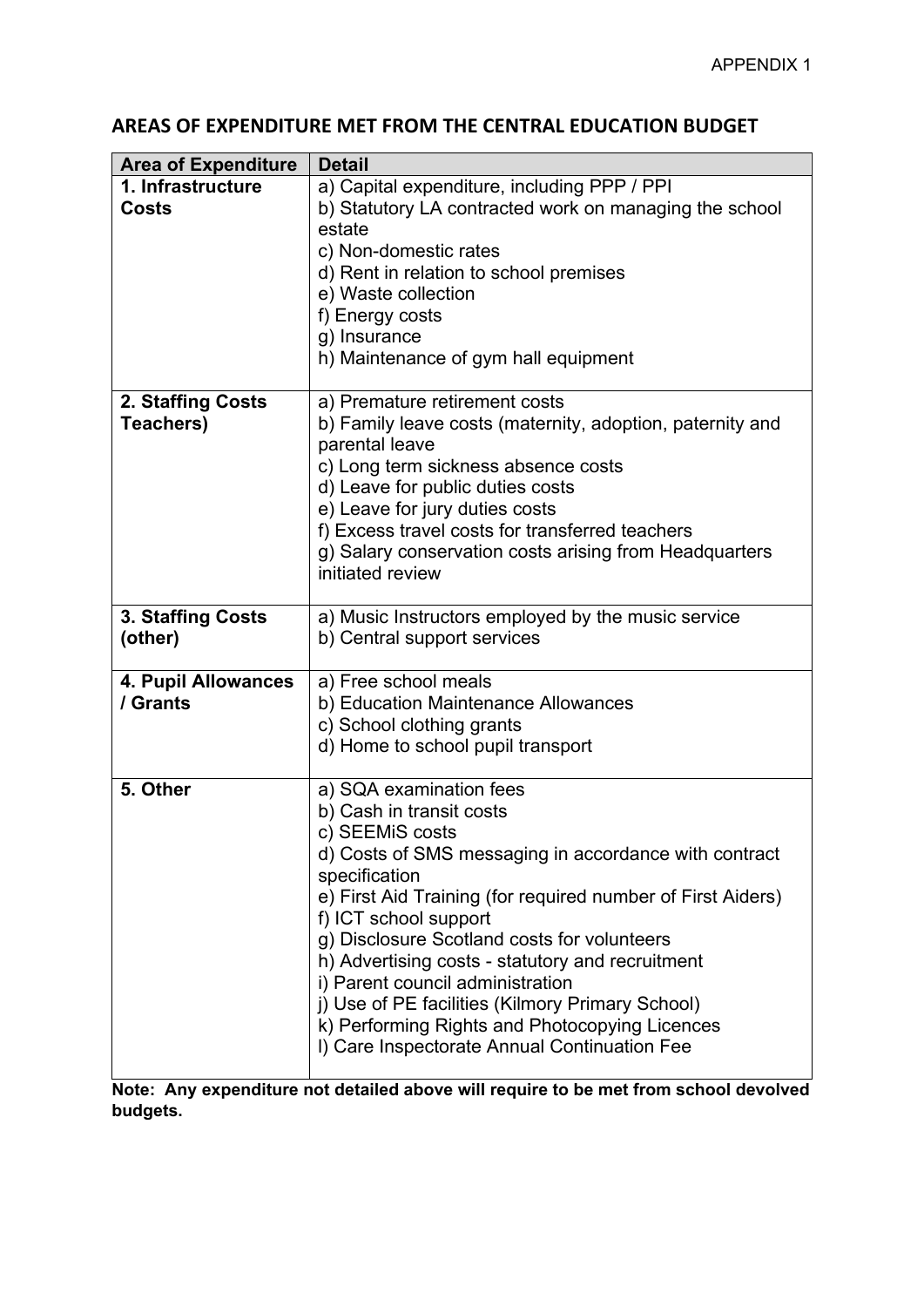### **DEVOLVED SCHOOL BUDGET ALLOCATION**

#### **1. Budget Allocation**

The budgets devolved to schools are calculated on a per capita basis, based on pupil census data and will be downloaded to the Initial DSM Allocation budget line 26151. Details as follows:

| <b>Sector</b>                 | <b>Calculation</b>                                |
|-------------------------------|---------------------------------------------------|
| <b>ASN</b>                    | Average Pupil Roll (rolling 3-year census) x £128 |
| Primary                       | Average Pupil Roll (rolling 3-year census) x £61  |
| Secondary                     | Average Pupil Roll (rolling 3-year census) x £78  |
| Early Years Centres & Classes | Pupil capacity x £74                              |

An additional sum will be devolved to small schools and island schools to ensure their unique circumstances are taken into account.

| <b>School Roll Primary</b> | <b>Additional Sum</b> |
|----------------------------|-----------------------|
| $1 - 99$                   | £1100                 |
| 100 - 119                  | £550                  |
| 129 - 149                  | £275                  |

| <b>School Roll Secondary</b> | Additional Sum |
|------------------------------|----------------|
| 1 - 249                      | £2500          |

| <b>Island Schools</b> | <b>Additional Sum</b> |
|-----------------------|-----------------------|
| Primary               | £500                  |
| Secondary             | £3500                 |

#### **2. Budget Line Allocations**

Head Teachers/Heads of Centre are required to vire the allocated budget to the relevant budget lines in accordance with their planned spend for the financial year and report their allocated budget lines to the Head of Service (Education) by 31 May each year.

Education Business Officers have details of full budget lines available within the financial system. Details of the more commonly used budget lines are listed below:

| Code  | <b>Description</b>                         |
|-------|--------------------------------------------|
| 10401 | School funded cover basic pay              |
| 26071 | <b>Education Supplies</b>                  |
| 18108 | <b>Other Employee Costs</b>                |
| 20021 | <b>Furniture &amp; Fittings Purchase</b>   |
| 23030 | <b>Teachers Mileage</b>                    |
| 26005 | <b>Office Equipment &amp; Consumables</b>  |
| 29003 | <b>External Printing</b>                   |
| 29046 | Postages                                   |
| 29028 | <b>Continuing Professional Development</b> |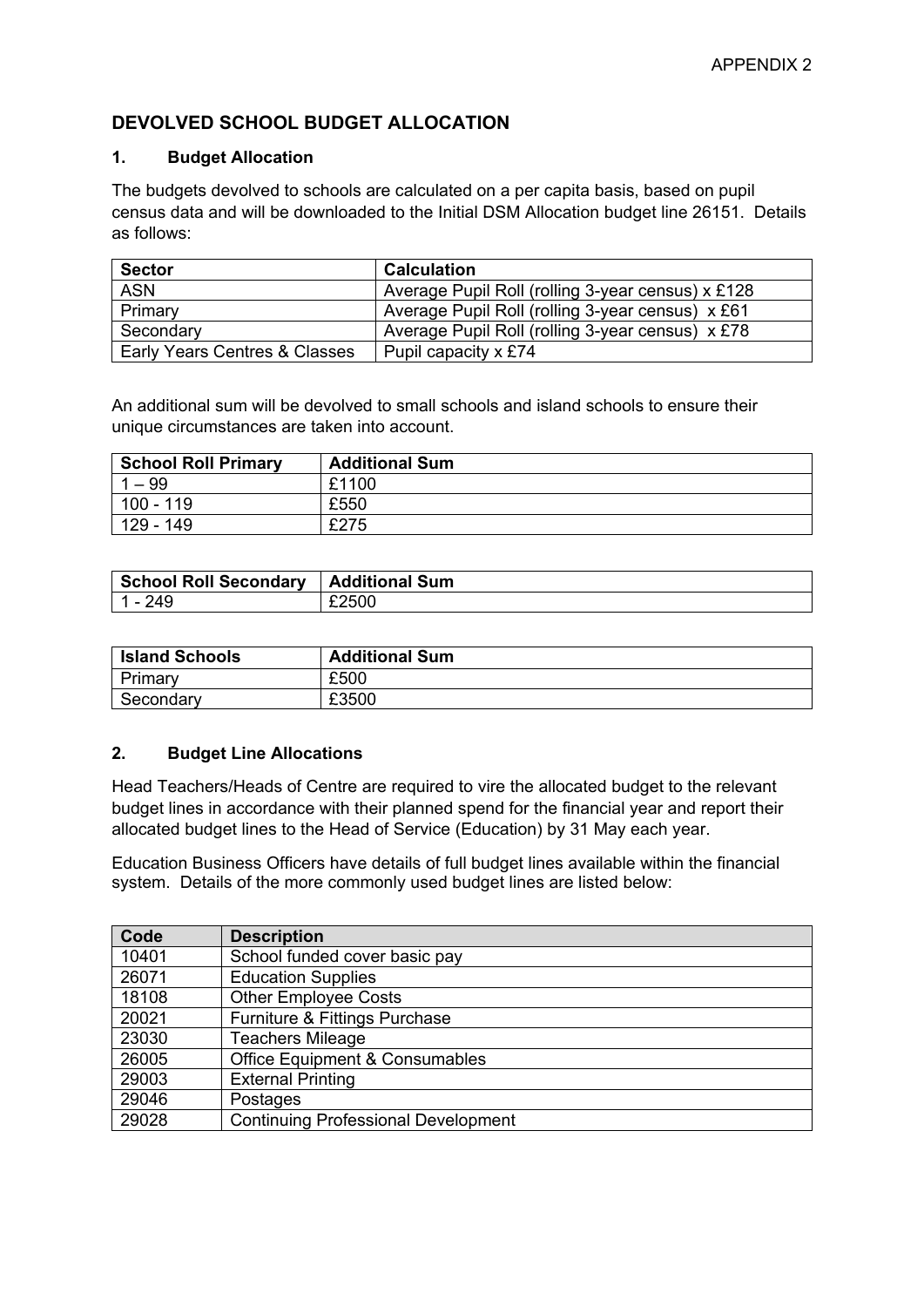#### **3. Virement**

Head Teachers/Heads of Centre can vire up to a maximum of £20,000 between devolved budget lines in a financial year without the need for external approval.

#### **4. Carry Forward**

Head Teachers/Heads of Centre can request carry forward of underspent non-staffing budget from one financial year to the next. This is capped at 2% of the school's initial devolved budget entitlement (excluding budgets allocated for staffing).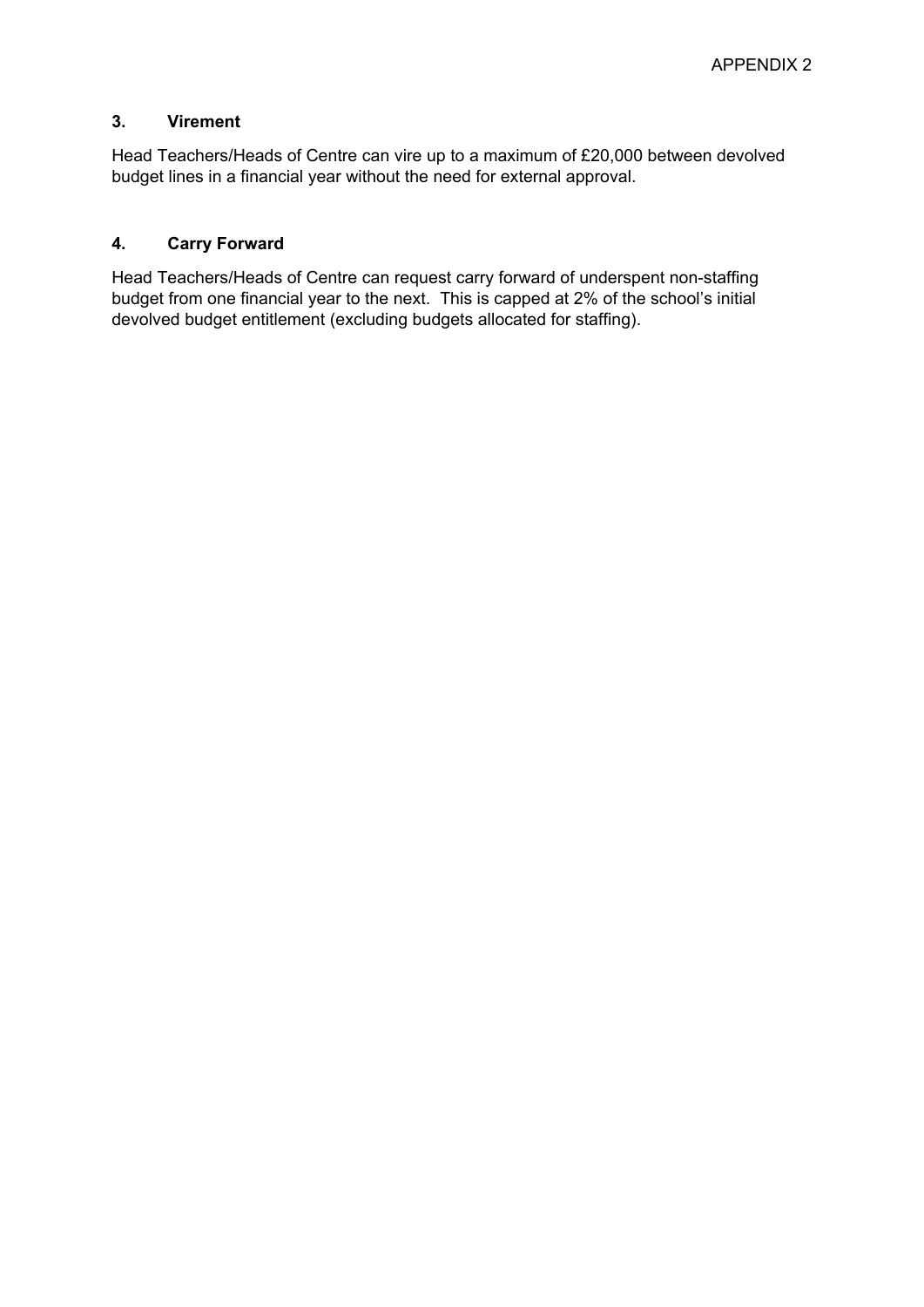### **SECONDARY SCHOOL STAFFING ALLOCATION MODEL SESSION ACADEMIC YEAR 22/23**

#### **1. Overall Teacher FTE Staffing Entitlement**

10.23fte + (Roll x 0.0575)

#### **2. FTE Entitlement for Pupil Support**

Modified Roll x 0.0028

#### **3. FTE Entitlement for TIS Probationer Teachers**

0.1fte Mentoring Time for each Probationer (for those covering 0.8fte vacancy only)

#### **4. Management FTE Staffing Entitlement**

Of the overall FTE staffing entitlement, the management FTE staffing entitlement is as follows:

| <b>School</b>                                 | <b>HT</b>    | <b>DHT</b>     | <b>PT</b>      | <b>PT</b>                    | <b>Total</b> |
|-----------------------------------------------|--------------|----------------|----------------|------------------------------|--------------|
|                                               |              |                | (Curriculum)   | (Pastoral, Pupil Support,    | <b>FTE</b>   |
|                                               |              |                |                | <b>Support for Learning)</b> |              |
| Ardrossan<br>Academy                          | 1            | $\overline{4}$ | 9              | 5                            | 19           |
| Arran High School                             | 0.8          | $\overline{2}$ | $\overline{7}$ | $\overline{2}$               | 11.8         |
| Auchenharvie<br>Academy                       | 1            | 2.8            | 10             | $\overline{4}$               | 17.8         |
| Garnock<br>Community<br>Campus<br>(Secondary) | 1            | $\overline{4}$ | 8              | 5                            | 18           |
| Greenwood<br>Academy                          | 1            | $\overline{4}$ | 8              | 9                            | 22           |
| Irvine Royal<br>Academy                       | 1            | 3              | $\overline{7}$ | $\overline{4}$               | 15           |
| Kilwinning<br>Academy                         | $\mathbf{1}$ | 3              | 8              | 5                            | 17           |
| Largs Academy                                 | 1            | 3              | 9              | 6                            | 19           |
| St Matthew's<br>Academy                       | 1            | $\overline{4}$ | 11             | $\overline{7}$               | 23           |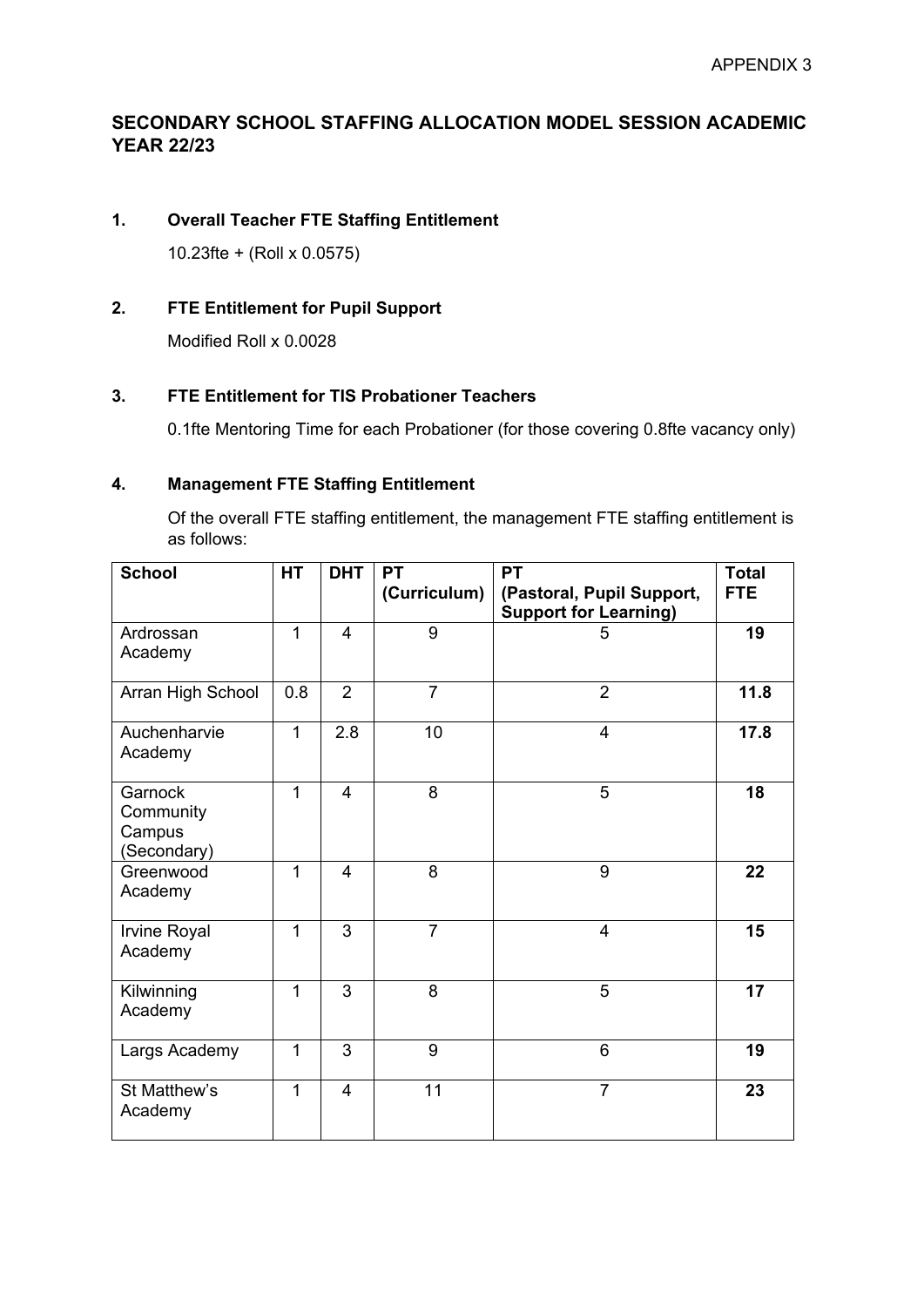#### **5. Additional FTE Entitlement**

Additional entitlement may be granted to reflect the individual circumstances of a school e.g. to cover remission time for a recognised TU representative.

#### **6. Definition of School Rolls**

- School Roll = Census status 1 and status 5 pupils
- School Roll projection for staffing allocation model will be based on previous three rolling years pupil census data
- Modified School Roll = Roll + footwear / clothing %

#### **7. Management Structures**

Head Teachers can design the staffing structure that best supports learning and teaching in the school, within the staffing allocation for the school and in accordance with procedures for managing organisational change.

Any salary conservation costs arising from a school initiated restructure will be met by the school.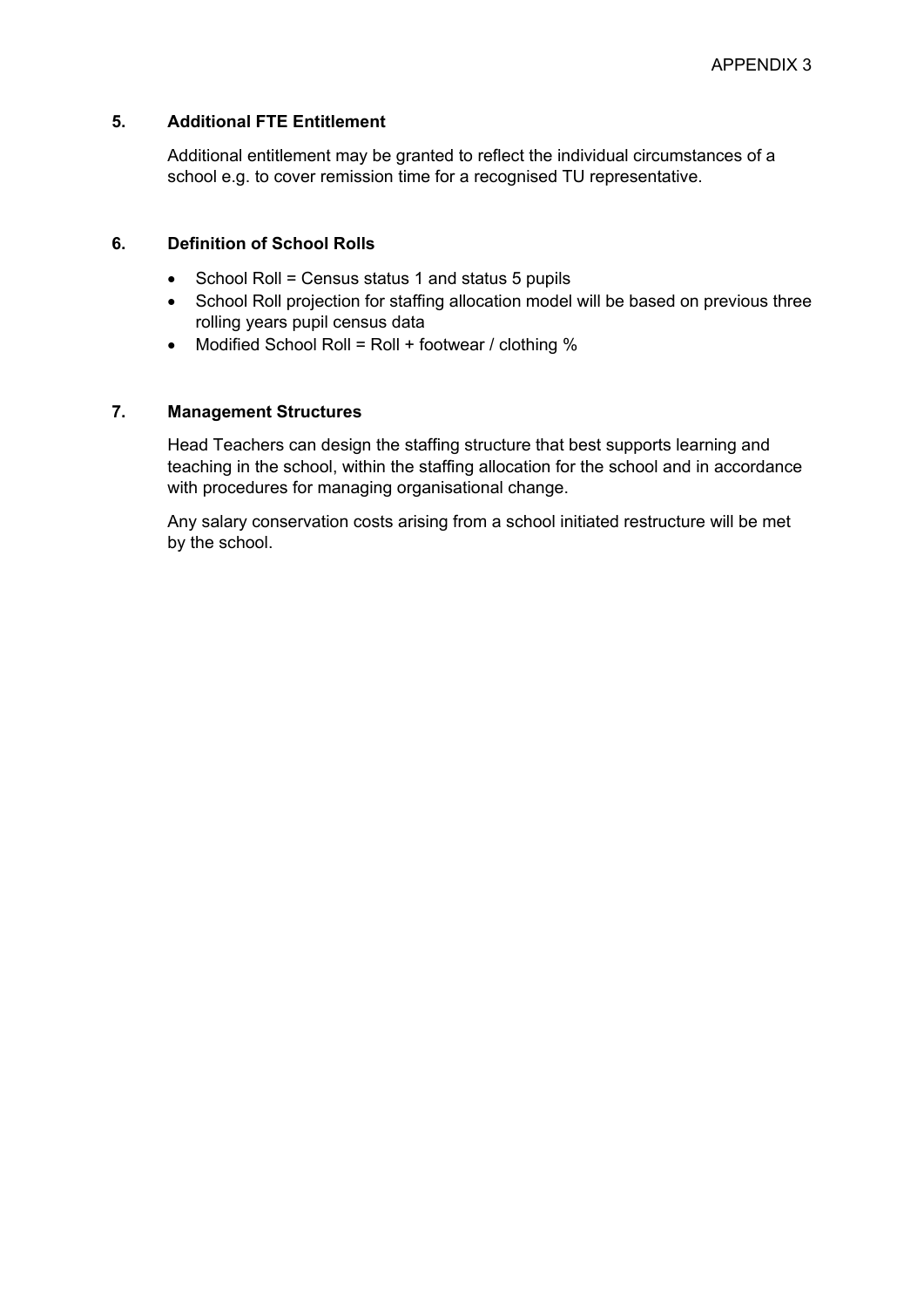#### **PRIMARY SCHOOL TEACHER STAFFING ALLOCATION MODEL ACADEMIC YEAR 22/23**

#### **1. Overall Teacher FTE Staffing Entitlement**

1.1fte per class (includes 0.1fte NCCT).

#### **2. Primary Class Sizes**

| <b>Stage</b> | <b>Max Class Size</b> |  |  |
|--------------|-----------------------|--|--|
|              | 25                    |  |  |
| $P2 - P3$    | 30                    |  |  |
| P4 - P7      | 33                    |  |  |
| Composite    | 25.                   |  |  |

#### **3. FTE Entitlement for Pupil Support**

Modified Roll x 0.0028

#### **4. FTE Entitlement for TIS Probationer Teachers**

0.1fte Mentoring Time for each Probationer (for those covering 0.8fte vacancy only)

#### **5. Management FTE Staffing Entitlement**

#### **Head Teacher**

1.0fte for all schools, with the exception of the following Shared Head Teacher schools:

- Arran Primary Schools
- Beith & Gateside Primary Schools
- Garnock Community Campus (Primary)

#### **Depute Headteacher**

| <b>School Roll</b><br>(excluding EY) | <b>Number of DHT</b> | <b>Additional staffing</b><br>allowance |
|--------------------------------------|----------------------|-----------------------------------------|
| $-109$                               |                      |                                         |
| $110 - 349$                          |                      | $0.5$ fte                               |
| >350                                 |                      | $1.0$ fte                               |

#### **Principal Teacher**

| Modified School Roll (Primary +<br>footwear / clothing allowance<br>%) | Number of PT | <b>Additional staffing</b><br>allowance |
|------------------------------------------------------------------------|--------------|-----------------------------------------|
| $1 - 279$                                                              | በ*           | $0.2$ fte                               |
| $280 - 449$                                                            |              | $0.1$ fte                               |
| >450                                                                   |              | $0.2$ fte                               |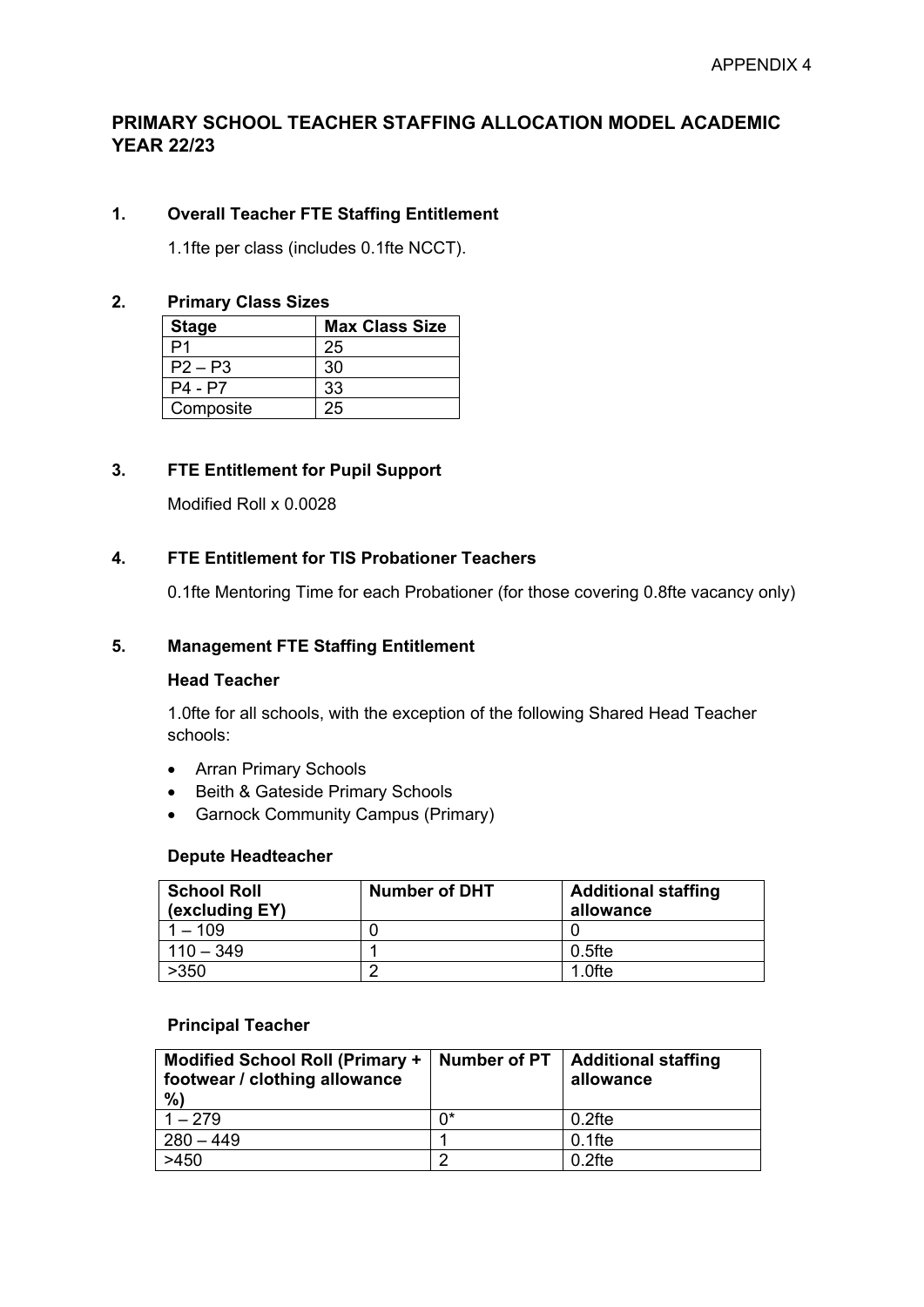**\*** For small schools which do not meet the threshold for a DHT, they will be entitled to 1 PT and will receive 0.2fte additional staffing allowance. Where there is already a DHT in a school, the additional staffing allowance will be 0.1fte for each PT.

#### **6. Primary Schools Delivering a Model 2 or Model 3 Early Years' Service**

| <b>Capacity of Early Years Class</b> | <b>Additional FTE Entitlement</b> |
|--------------------------------------|-----------------------------------|
| $1 - 19$                             |                                   |
| 20 - 39                              | 0.2                               |
| l 40 or more                         |                                   |

#### **7. Additional FTE Entitlement**

Additional entitlement may be granted to reflect the individual circumstances of a school e.g. to cover remission time for a recognised TU representative.

#### **8. Definition of School Rolls**

- School Roll = Census status 1 and status 5 pupils
- Modified School Roll = Roll + footwear / clothing %

#### **9. Management Structures**

Head Teachers can design the staffing structure that best supports learning and teaching in the school, within the staffing allocation for the school and in accordance with procedures for managing organisational change.

Management FTE staffing entitlement will only be changed if the school roll has remained in the new band for two academic years.

Any salary conservation costs arising from a school initiated restructure will be met by the school.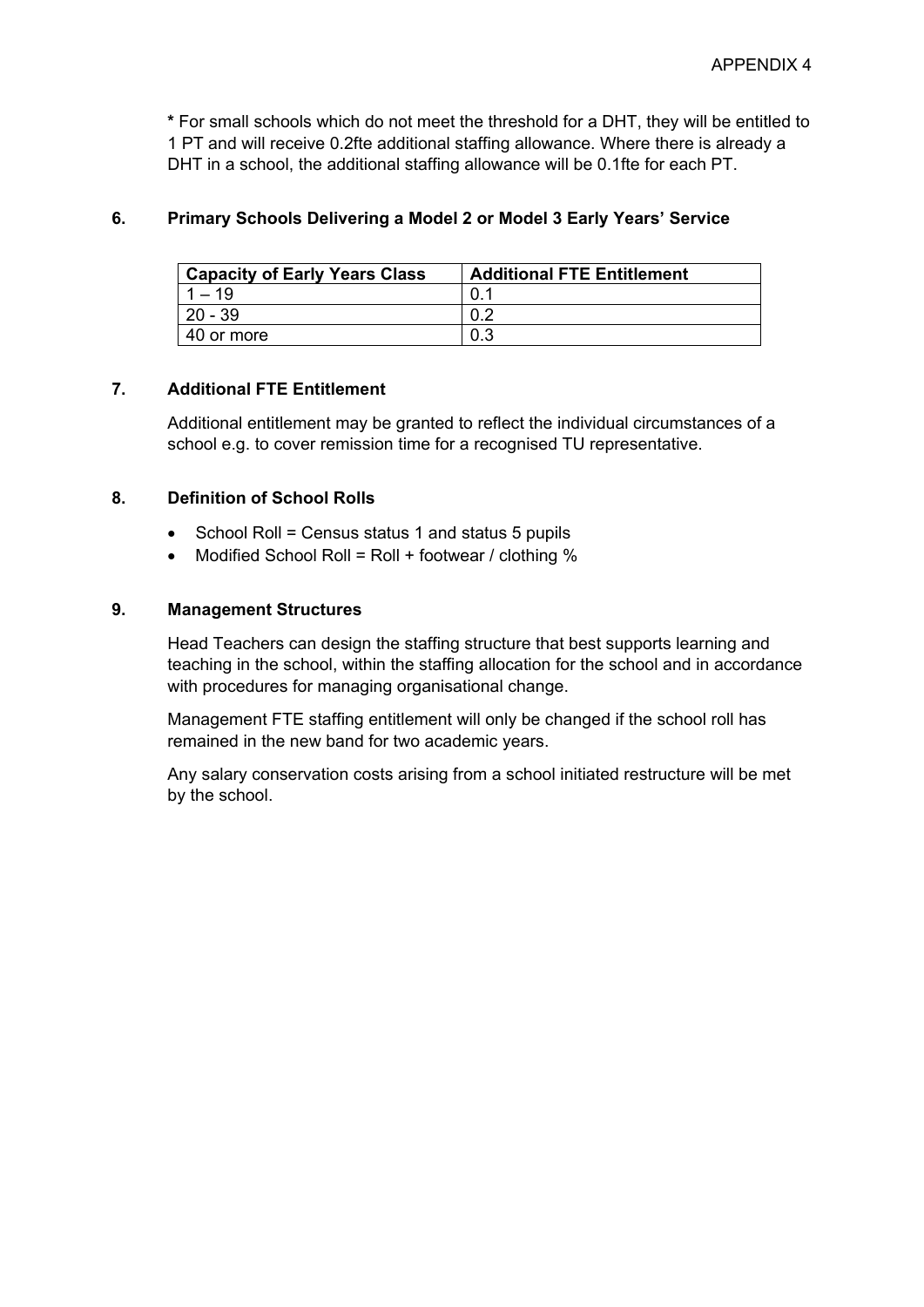# **ASN SCHOOL AND BASES STAFFING ALLOCATION MODEL ACADEMIC YEAR 22/23**

# **1. Lockhart Campus**

| <b>Staff Group</b>               | <b>FTE or Hours Entitlement</b>                            |
|----------------------------------|------------------------------------------------------------|
| <b>Head Teacher</b>              | 1fte                                                       |
| Depute Head Teacher              | 3fte                                                       |
| <b>Principal Teacher</b>         | 4fte (2.8fte teaching time)                                |
| Teacher                          | 1.1 fte per class $+2$ fte                                 |
| <b>Music Instructor</b>          | $0.5$ fte                                                  |
| <b>ASN Practitioner</b>          | 1fte per complex class                                     |
| <b>Classroom Assistant</b>       | 75hrs per complex/severe class<br>45hrs per moderate class |
| <b>Education Business Asst</b>   | 4fte                                                       |
| <b>Pupil Transport Assistant</b> | 117.5hrs                                                   |

# **2. Elderbank Supported Learning Unit**

| <b>Staff Group</b>              | <b>FTE or Hours Entitlement</b> |
|---------------------------------|---------------------------------|
| Depute Head Teacher             | 1fte                            |
| <b>Principal Teacher</b>        | 1fte                            |
| Teacher                         | $7.4$ fte                       |
| <b>Early Years Practitioner</b> | 280hrs                          |
| <b>Classroom Assistant</b>      | 480hrs                          |

# **3. Elderbank Hearing Impairment Unit**

| <b>Staff Group</b> | <b>FTE or Hours Entitlement</b> |
|--------------------|---------------------------------|
| Teacher            | 2.6fte                          |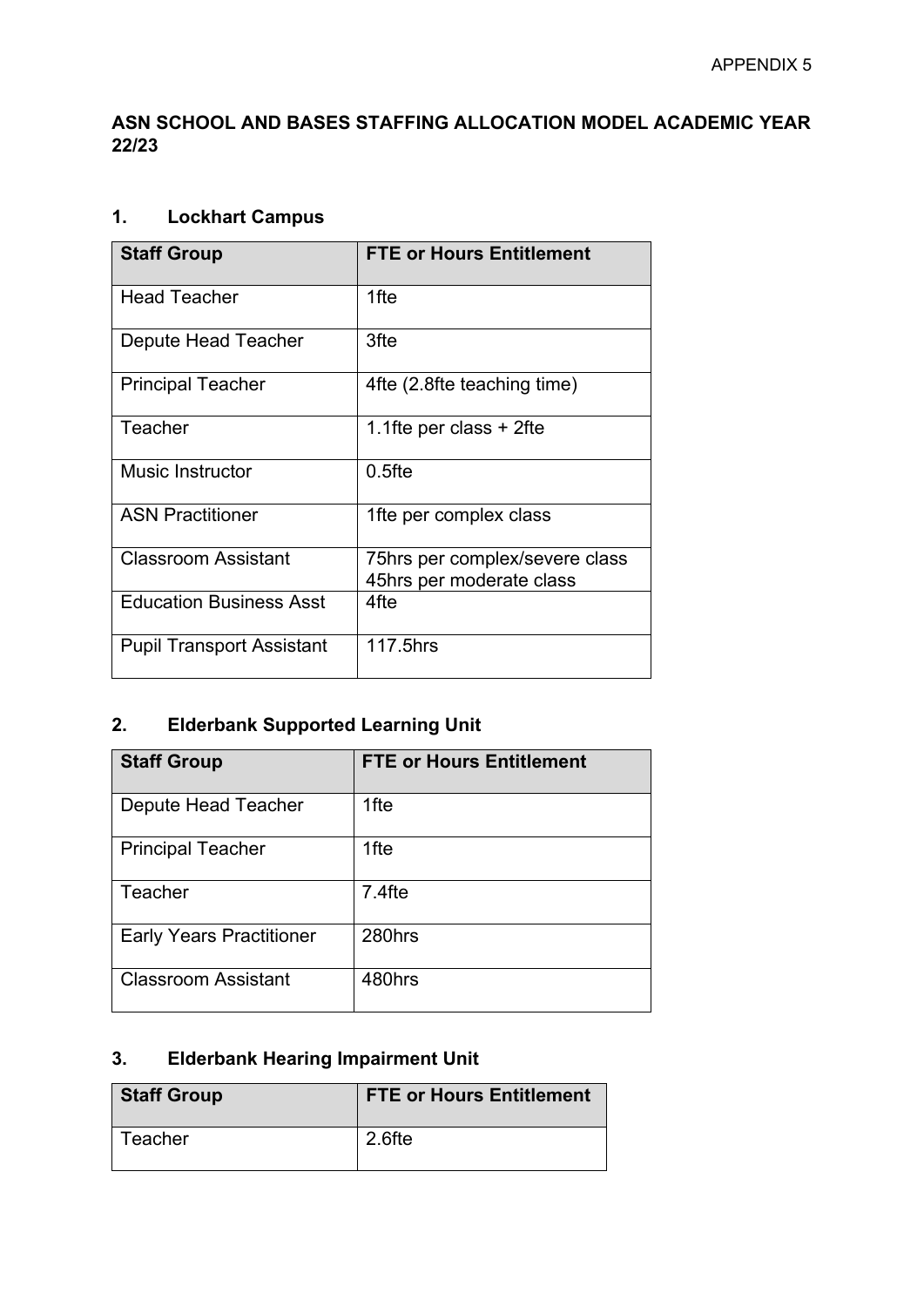| <b>Staff Group</b>         | <b>FTE or Hours Entitlement</b> |
|----------------------------|---------------------------------|
| Depute Head Teacher        | 1fte                            |
| <b>Principal Teacher</b>   | 1fte                            |
| Teacher                    | 3fte                            |
| <b>Classroom Assistant</b> | 137.5hrs                        |

# **4. Dreghorn Language & Communication Unit**

# **5. Ardrossan Astra Base**

| <b>Staff Group</b>         | <b>FTE or Hours Entitlement</b> |
|----------------------------|---------------------------------|
| <b>Principal Teacher</b>   | 1fte                            |
| Teacher                    | 3.3fte                          |
| <b>Classroom Assistant</b> | 165hrs                          |

# **6. St Bridget's Base**

| <b>Staff Group</b>              | <b>FTE or Hours Entitlement</b> |
|---------------------------------|---------------------------------|
| <b>Principal Teacher</b>        | 1fte                            |
| Teacher                         | 2fte                            |
| <b>Early Years Practitioner</b> | 35hrs                           |
| <b>Classroom Assistant</b>      | 82.5hrs                         |

# **7. Hayocks Base**

| <b>Staff Group</b>              | <b>FTE or Hours Entitlement</b> |
|---------------------------------|---------------------------------|
| <b>Principal Teacher</b>        | 1fte                            |
| Teacher                         | 2fte                            |
| <b>Early Years Practitioner</b> | 35hrs                           |
| Classroom Assistant             | 82.5hrs                         |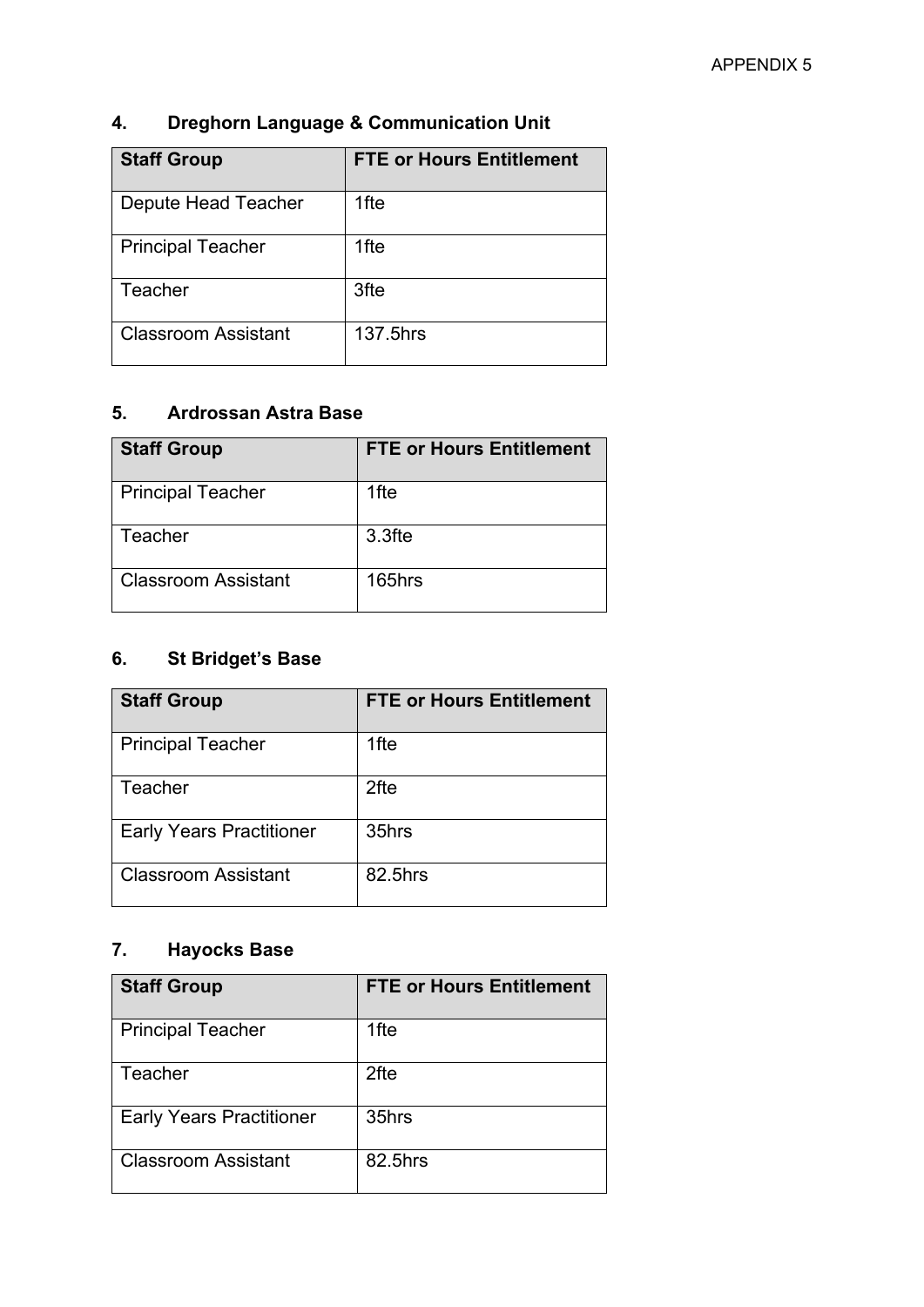| <b>Staff Group</b>         | <b>FTE or Hours Entitlement</b> |
|----------------------------|---------------------------------|
| Teacher                    | 2fte                            |
| <b>Classroom Assistant</b> | 55hrs                           |

# **8. Irvine Royal Secondary Support Resources Base**

# **9. Greenwood Academy Secondary Support Resources Base**

| <b>Staff Group</b>    | <b>FTE or Hours Entitlement</b> |
|-----------------------|---------------------------------|
| Teacher               | 2fte                            |
| l Classroom Assistant | 55hrs                           |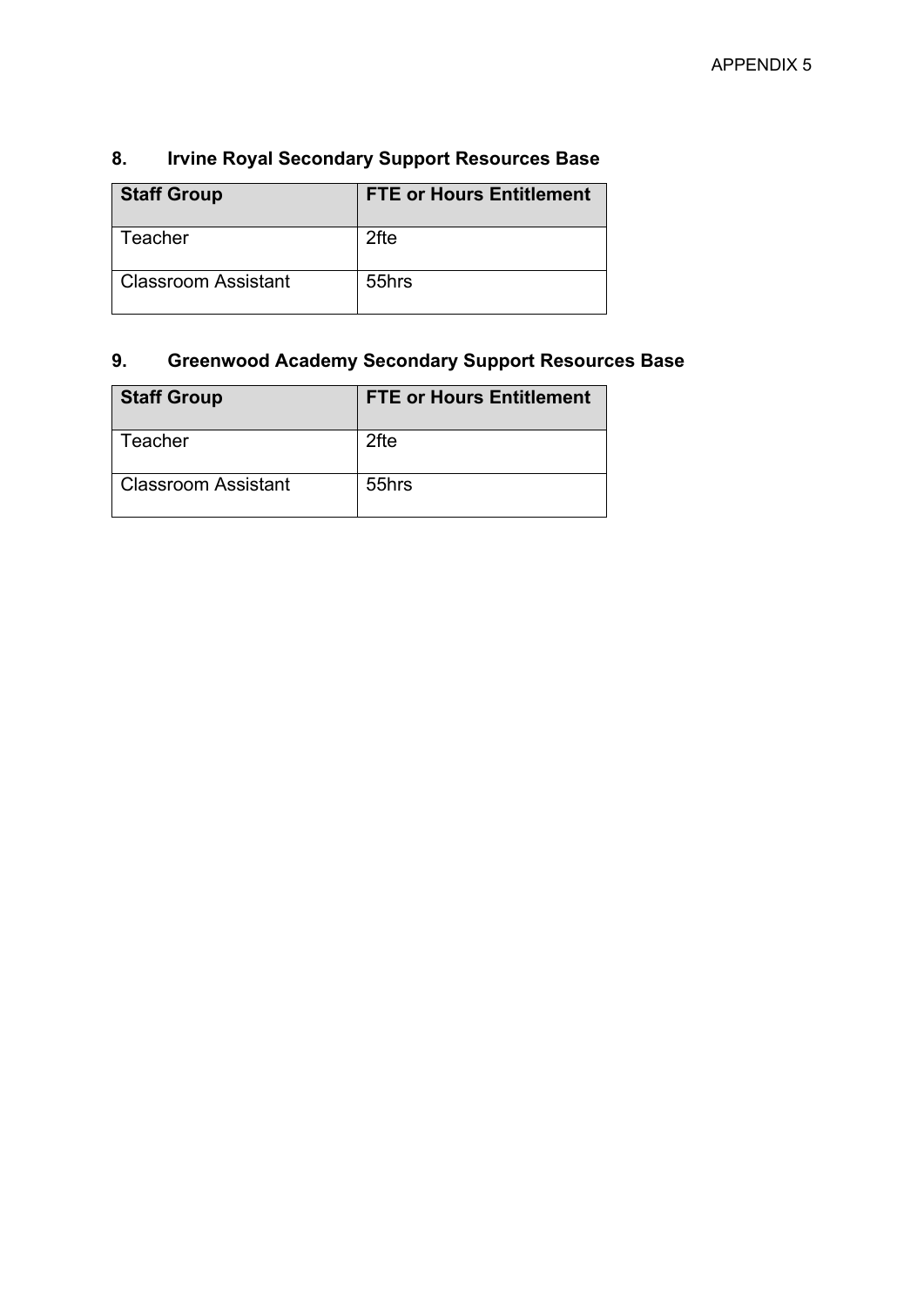#### **CLASSROOM ASSISTANT STAFFING ALLOCATION (PRIMARY AND SECONDARY SECTORS) ACADEMIC YEAR 2022/23**

#### **1. Classroom Assistant Allocation Model**

The Classroom Assistant Allocation for the primary and secondary sectors during 22/23 will remain the same as the entitlement currently in place.

#### **2. Allocation Entitlement**

The allocation model is as follows:

#### **Primary Sector**

| <b>School</b>      | <b>Hours Allocated</b> |
|--------------------|------------------------|
|                    | (Term-time)            |
| Abbey              | 159.5                  |
| <b>Annick</b>      | 121                    |
| Ardeer             | 104.5                  |
| <b>Beith</b>       | 154                    |
| <b>Blacklands</b>  | 55                     |
| <b>Brodick</b>     | 54.5                   |
| Caledonia          | 115.5                  |
| Castlepark         | 253                    |
| Corrie             | 18.25                  |
| Corsehill          | 88                     |
| Cumbrae            | 38.25                  |
| Dalry              | 198                    |
| Dreghorn           | 121                    |
| <b>Dykesmains</b>  | 126.5                  |
| Elderbank          | 334.5                  |
| Fairlie            | 27.5                   |
| Garnock            | 60.5                   |
| Gateside           | 22                     |
| Glebe              | 115.5                  |
| Glencairn          | 126.5                  |
| Hayocks            | 104.5                  |
| Kilmory            | 24.75                  |
| Lamlash            | 82.5                   |
| Largs              | 191.5                  |
| Lawthorn           | 146.5                  |
| Loudoun-Montgomery | 85.5                   |
| Mayfield           | 99                     |
| Moorpark           | 99                     |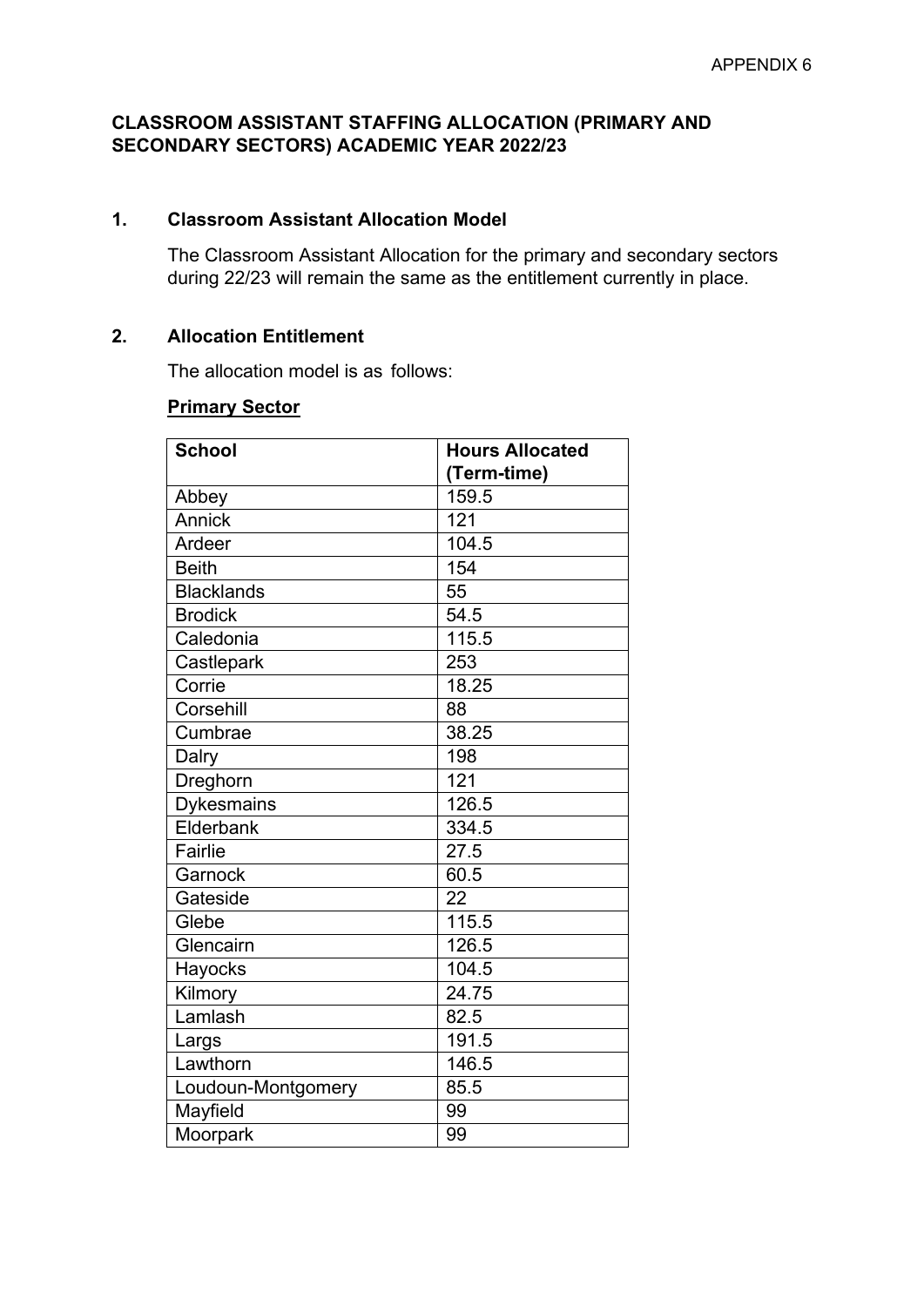| <b>School</b>          | <b>Hours Allocated</b> |
|------------------------|------------------------|
|                        | (Term-time)            |
| Pennyburn              | 88                     |
| Pirnmill               | 30                     |
| <b>Shiskine</b>        | 24.5                   |
| <b>Skelmorlie</b>      | 38.5                   |
| Springside             | 99                     |
| <b>Stanley</b>         | 176                    |
| St Anthony's           | 131                    |
| St Bridget's           | 93.5                   |
| St John's              | 88                     |
| St John Ogilvie        | 88                     |
| St Luke's              | 93.5                   |
| St Mark's              | 104.5                  |
| St Mary's              | 60.5                   |
| <b>St Palladius</b>    | 33                     |
| St Peter's             | 99                     |
| St Winning's           | 44                     |
| <b>West Kilbride</b>   | 152                    |
| <b>Whitehirst Park</b> | 147                    |
| <b>Whiting Bay</b>     | 25.5                   |
| Winton                 | 66                     |
| Woodlands              | 192.5                  |

### **Secondary Sector**

| Ardrossan Academy           | 181.5 |
|-----------------------------|-------|
| Arran High School           | 82.5  |
| Auchenharvie Academy        | 154   |
| <b>Garnock Academy</b>      | 242   |
| <b>Greenwood Academy</b>    | 352   |
| <b>Kilwinning Academy</b>   | 187   |
| Largs Academy               | 231   |
| <b>Irvine Royal Academy</b> | 176   |
| <b>St Matthews Academy</b>  | 253   |

#### **3. Allocation of Additional Entitlement by the Inclusion Group**

Additional entitlement to Classroom Assistant hours may be allocated by the Inclusion Group to support children and young people attending mainstream schools with significant additional support needs.

Any additional entitlement will be notified to Head Teachers following allocation and is likely to be for a for a maximum of one academic session.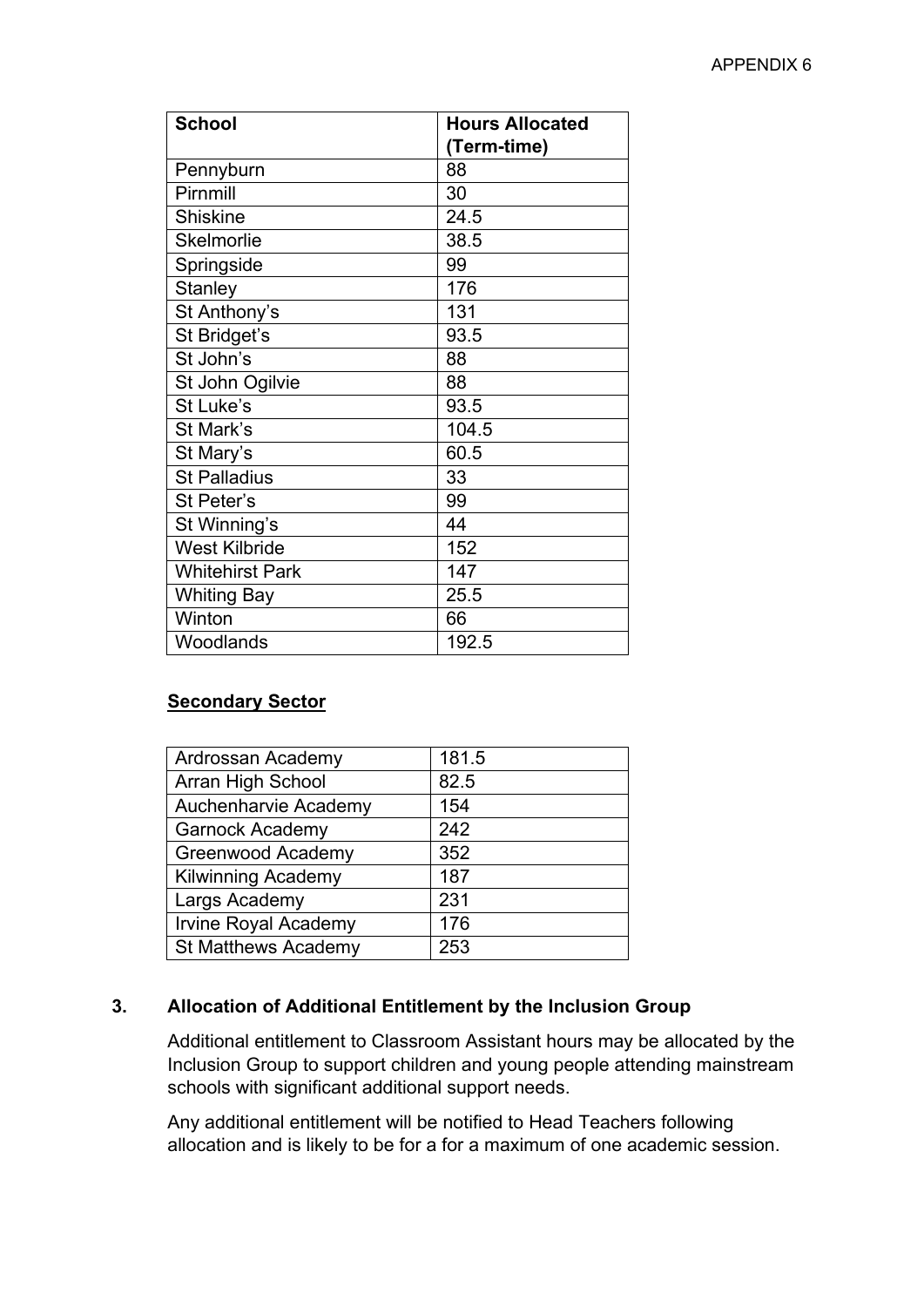# **EDUCATION BUSINESS SUPPORT STAFFING ALLOCATION MODEL**

# **1. Education Business Officers**

| <b>Education</b><br><b>Business</b><br><b>Officer</b> | <b>Cluster</b> | <b>Schools</b>                                                                                                                                                                   |                                                                                                                                                                                |
|-------------------------------------------------------|----------------|----------------------------------------------------------------------------------------------------------------------------------------------------------------------------------|--------------------------------------------------------------------------------------------------------------------------------------------------------------------------------|
| 1.0fte                                                | 1              | Ardrossan Academy<br><b>Springvale Nursery</b><br>Caledonia Primary School<br><b>Glencairn Primary School</b><br><b>Mayfield Primary School</b><br><b>Stanley Primary School</b> | <b>Winton Primary School</b><br><b>Dykesmains Primary School</b><br><b>Winton Primary School</b>                                                                               |
| 1.0fte                                                | $\overline{2}$ | Arran High School<br><b>Lockhart Campus</b><br><b>Corrie Primary School</b><br><b>Kilmory Primary School</b><br><b>Lamlash Primary School</b>                                    | <b>Pirnmill Primary School</b><br><b>Shiskine Primary School</b><br><b>Brodick Primary School</b><br><b>Whiting Bay Primary School</b>                                         |
| 1.0fte                                                | 3              | Auchenharvie Academy<br><b>Kilwinning Academy</b>                                                                                                                                | <b>Kilwinning Early Years Centre</b><br>Pennyburn Primary School                                                                                                               |
| 1.0fte                                                | 4              | Garnock Campus (Secondary)<br><b>Beith Primary School</b><br><b>Dalry Primary School</b><br><b>Gateside Primary School</b>                                                       | <b>Garnock Campus (Primary)</b><br><b>Moorpark Primary School</b><br><b>St Bridget's Primary School</b><br><b>St Palladius Primary School</b>                                  |
| 1.0fte                                                | 5              | Greenwood Academy<br><b>Dreghorn Primary School</b><br><b>Elderbank Primary School</b><br><b>Lawthorn Primary School</b><br><b>Springside Primary School</b>                     | <b>Glebe Primary School</b>                                                                                                                                                    |
| 1.0fte                                                | 6              | Irvine Royal Academy<br><b>Castlepark Early Years Centre</b><br><b>Abbey Primary School</b><br>Loudoun-Montgomery PS<br>St John Ogilvie Primary School                           | <b>St Marks Primary School</b><br><b>Woodlands Primary School</b><br><b>Annick Primary School</b><br><b>Castlepark Primary School</b><br><b>Whitehirst Park Primary School</b> |
| 1.0fte                                                | $\overline{7}$ | Largs Academy<br><b>Cumbrae Primary School</b><br><b>Fairlie Primary School</b><br><b>Largs Early Years Centre</b>                                                               | <b>Skelmorlie Primary School</b><br><b>West Kilbride Primary School</b><br><b>Largs Primary School</b><br>St Mary's Primary School                                             |
| 1.0fte                                                | 8              | St Matthew's Academy<br><b>Ardeer Primary School</b><br><b>Blacklands Primary School</b><br><b>Corsehill Primary School</b><br><b>Hayocks Primary School</b>                     | St John's Primary School<br>St Luke's Primary School<br>St Peter's Primary School<br>St Anthony's Primary School<br><b>St Winnings Primary School</b>                          |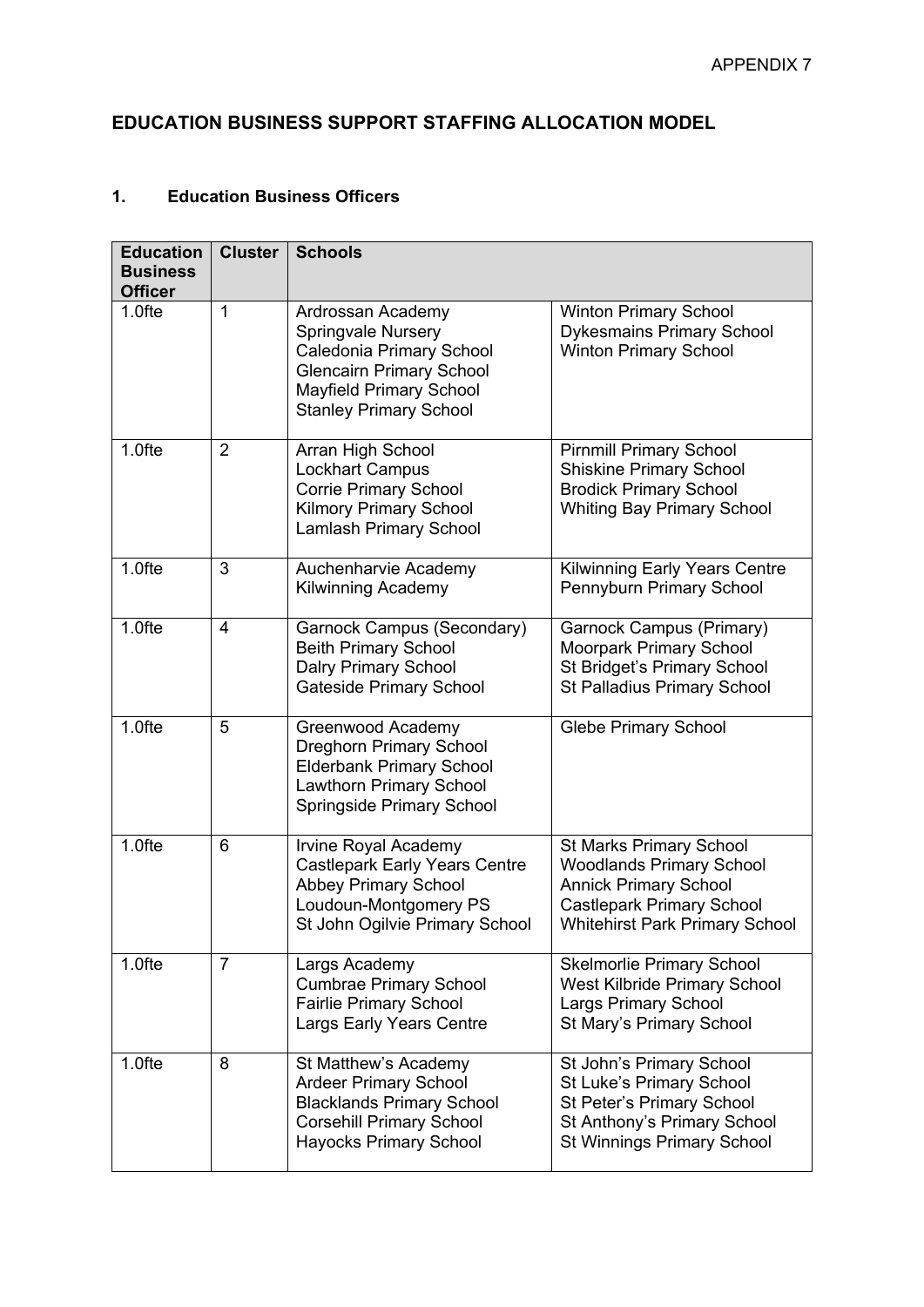#### **2. Education Business Assistants**

#### **Secondary Schools**

| <b>School Roll*</b> | <b>Grade 4 Full-Time</b><br>(Total Hours) | <b>Grade 4 Term-Time</b><br>(Total Hours) | <b>Total Hours</b> |
|---------------------|-------------------------------------------|-------------------------------------------|--------------------|
| 300 or less         |                                           |                                           | 70                 |
| $301 - 500$         | 35                                        | 90                                        | 125                |
| $501 - 800$         | 35                                        | 117.5                                     | 152.5              |
| $801 - 1100$        | 35                                        | 125                                       | 160                |
| $1101 - 1300$       | 35                                        | 152.5                                     | 187.5              |
| $1301 +$            | 35                                        | 160                                       | 195                |

#### **Primary Schools**

| <b>School Roll</b><br>(Including EY class)* | <b>Grade 4 Term-Time</b> |
|---------------------------------------------|--------------------------|
| $70 - 130$                                  | 32.5                     |
| $131 - 200$                                 | 43.5                     |
| $201 - 265$                                 | 57                       |
| $266 - 320$                                 | 62.5                     |
| $321 - 480$                                 | 70                       |
|                                             | 81                       |

#### **Island Schools**

| <b>School Roll</b>                | <b>Grade 4 Term-Time</b> |
|-----------------------------------|--------------------------|
| (including EY class)*             |                          |
| Arran High School                 | 87.5                     |
| <b>Brodick Primary School</b>     | 32.5                     |
| <b>Lamlash Primary School</b>     | 32.5                     |
| <b>Cumbrae Primary School</b>     | 32.5                     |
| <b>Kilmory Primary School</b>     | 27.5                     |
| <b>Shiskine Primary School</b>    | 27.5                     |
| <b>Whiting Bay Primary School</b> | 27.5                     |
| <b>Corrie Primary School</b>      | 17.5                     |
| <b>Pirnmill Primary School</b>    | 17.5                     |

### **Early Years Centres**

| <b>Early Years Centre</b>           | <b>Grade 4 Term-Time Hrs</b> |
|-------------------------------------|------------------------------|
| <b>Education Business Assistant</b> | 35                           |

Note: The school roll for reviewing Education Business Assistant Allocation will be based on a rolling 3-year average.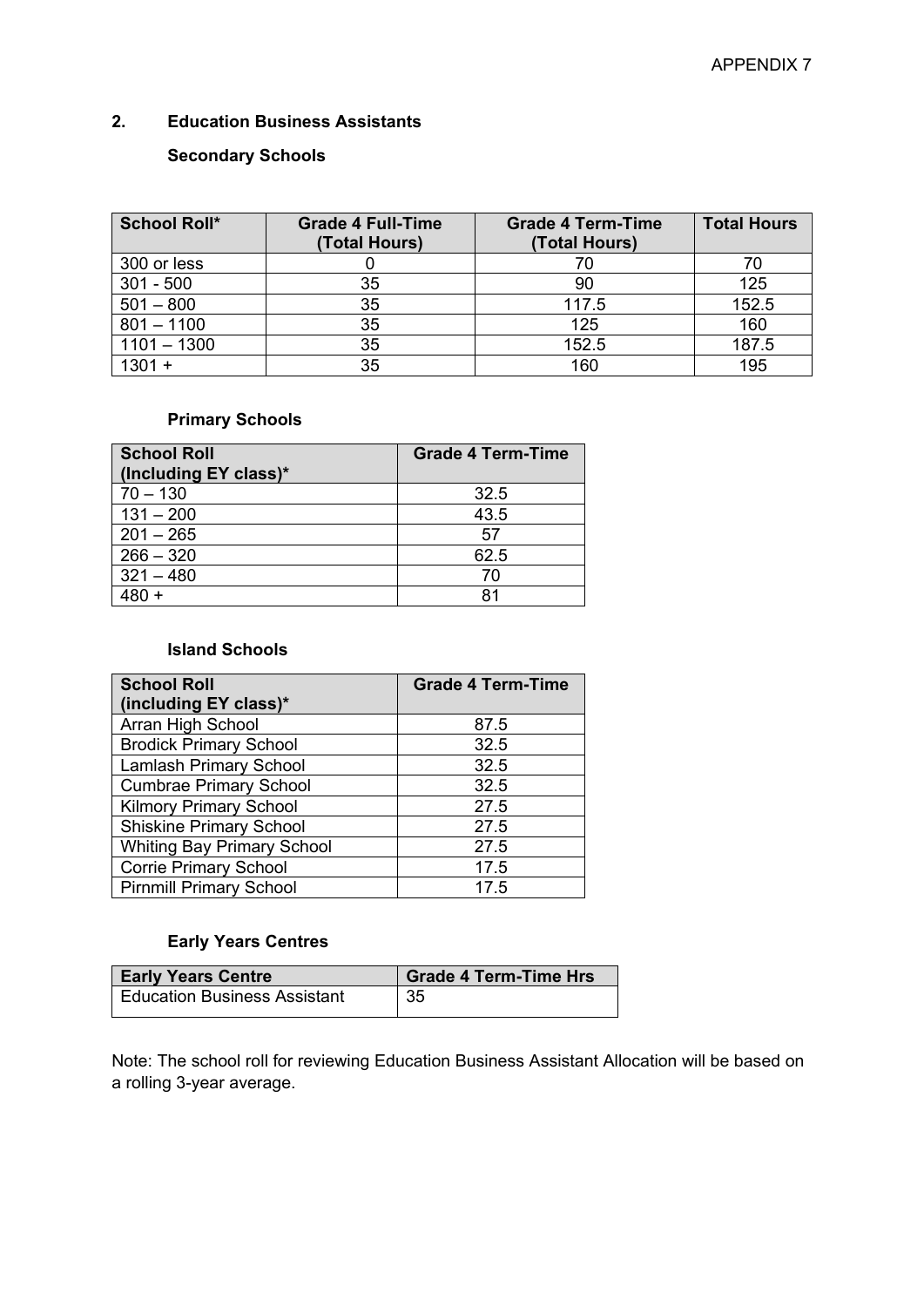# **SECONDARY SCHOOL TECHNICIAN STAFFING ALLOCATION MODEL**

# **1. Mainland Secondary Schools**

| <b>Technician Designation</b>                             | <b>Allocation</b>                                                            |
|-----------------------------------------------------------|------------------------------------------------------------------------------|
| <b>ICT Co-ordinator</b>                                   | 1fte Full Year to cover all Secondary Schools                                |
| l ICT Technician                                          | 1fte Full Year per school (excluding school where<br>ICT Co-ordinator based) |
| Science Technician                                        | 1fte Term-time per school                                                    |
| Design & Technical Technician   1fte Term-time per school |                                                                              |

# **2. Island Secondary School (Arran High)**

| <b>Technician Designation</b>                    | <b>Allocation</b>                          |
|--------------------------------------------------|--------------------------------------------|
| l ICT Technician                                 | 0.8fte Term-time (no allocation if ICT Co- |
|                                                  | ordinator based on island)                 |
| Science Technician                               | 0.8fte Term-time                           |
| Design & Technical Technician   0.4fte Term-time |                                            |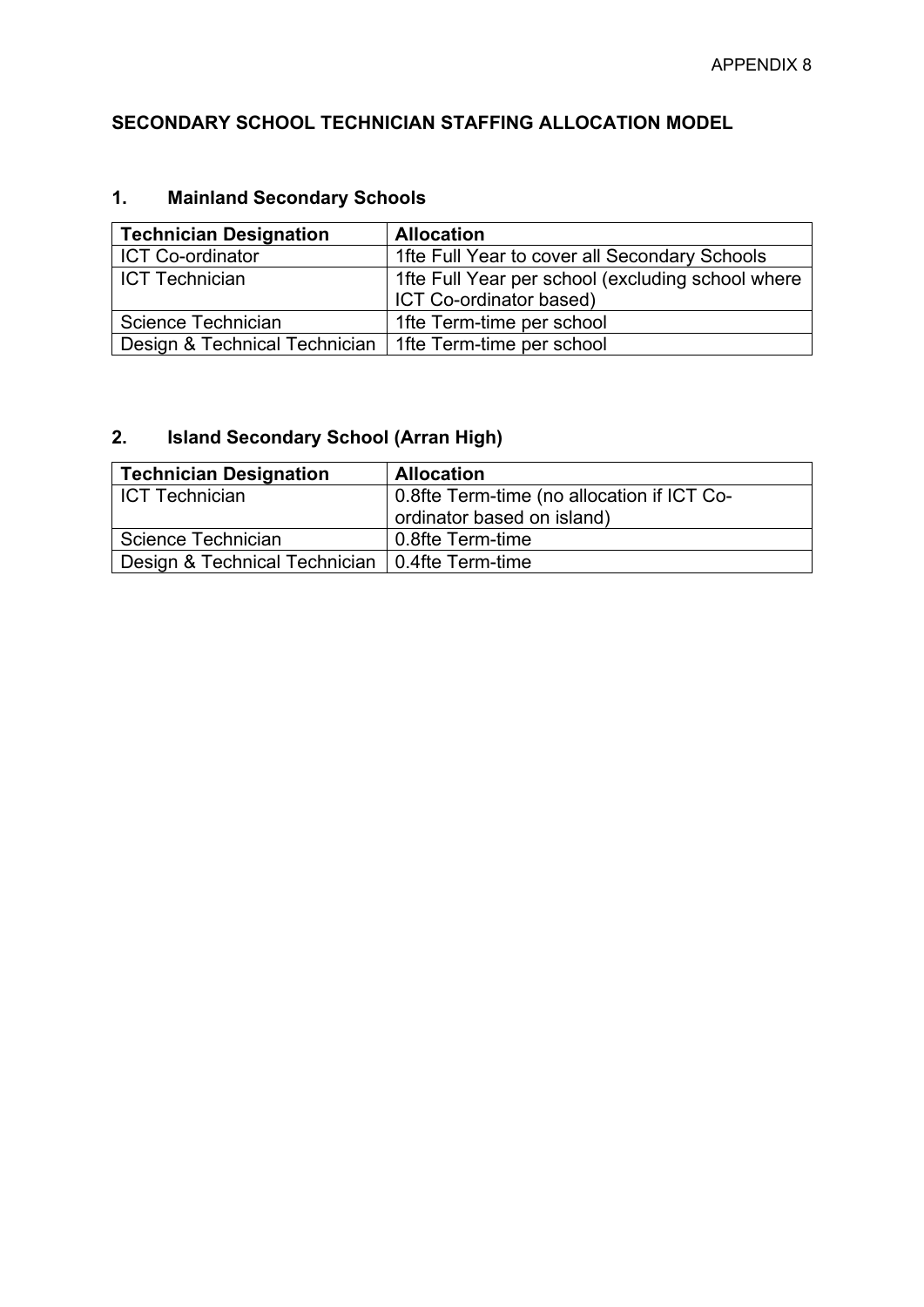# **SECONDARY SCHOOL AREA INCLUSION WORKER ALLOCATION MODEL**

1.0fte per secondary school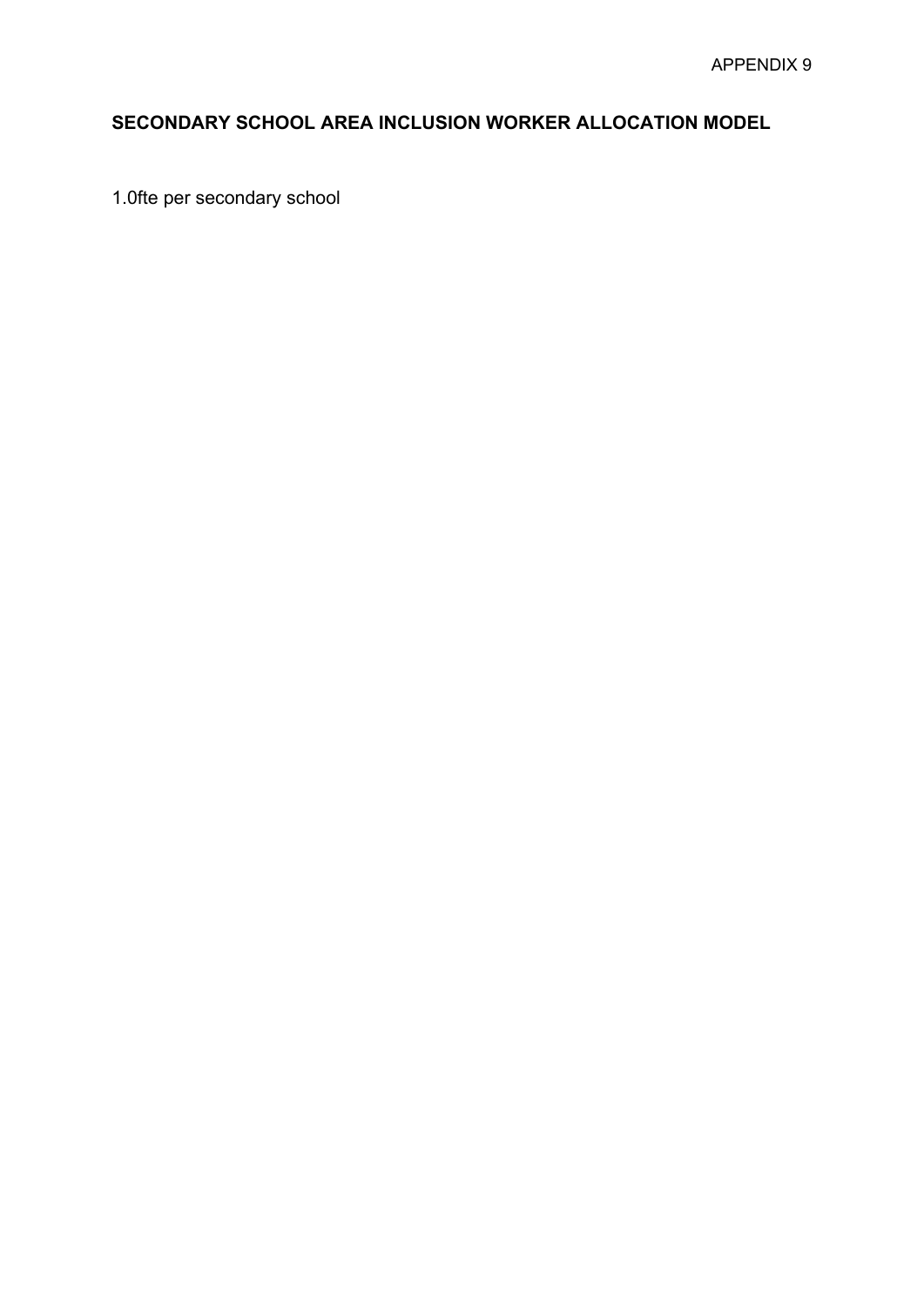# **DINING HALL SUPERVISOR STAFFING ALLOCATION MODEL**

Dining Hall Supervisors are allocated in the following schools:

| School                               | <b>Weekly Hours Allocated</b> |
|--------------------------------------|-------------------------------|
|                                      | (Term-time)                   |
| <b>Dreghorn Primary School</b>       |                               |
| <b>Dykesmains Primary School</b>     |                               |
| <b>Hayocks Primary School</b>        | 5                             |
| <b>Skelmorlie Primary School</b>     |                               |
| <b>Stanley Primary School</b>        | 5                             |
| St Anthony's Primary School          | 5                             |
| St Mark's Primary School             |                               |
| <b>Garnock Campus Primary School</b> |                               |

Funded entitlement is being phased out for this post, so the allocation will be removed as employees leave posts.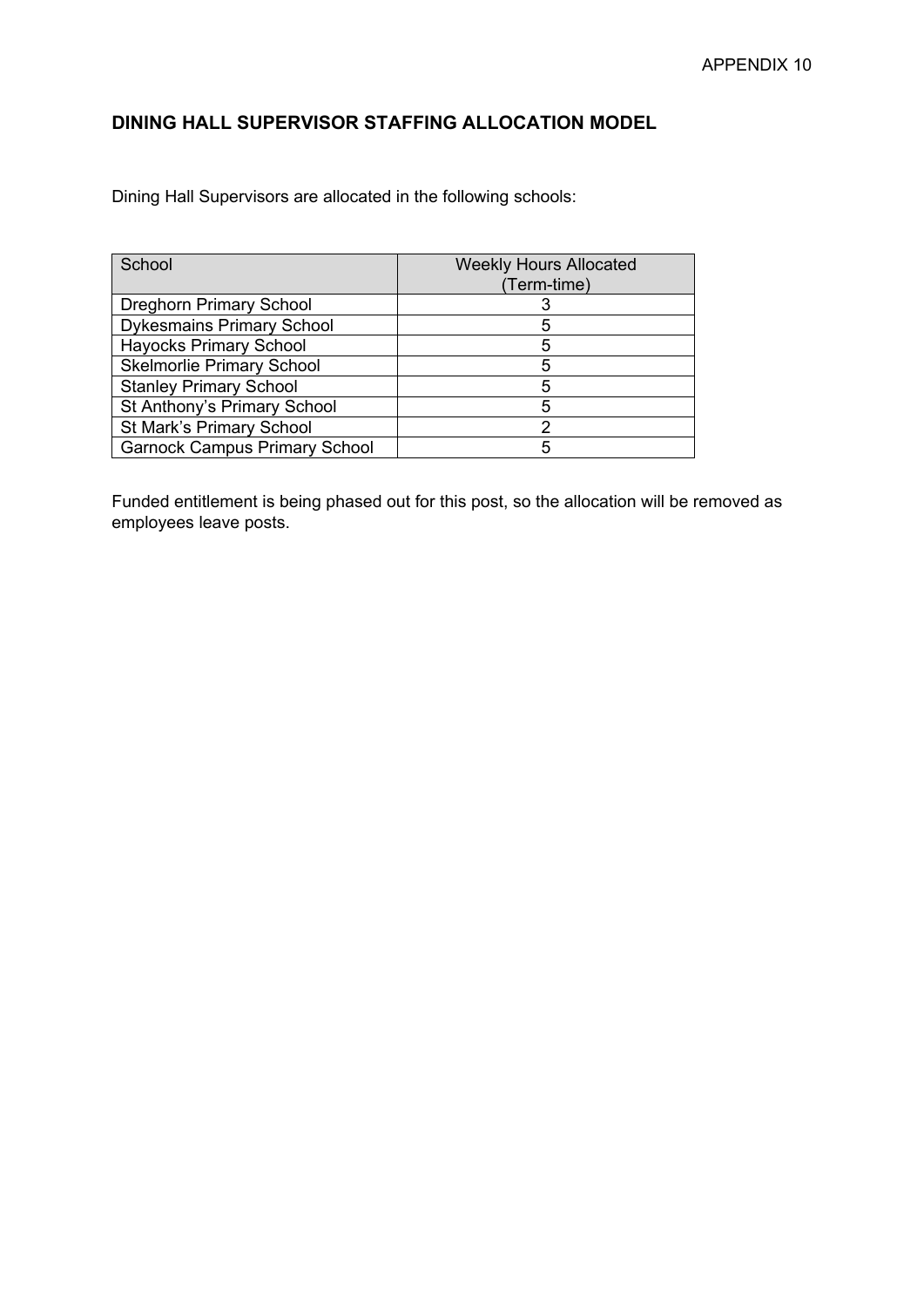#### **EARLY LEARNING & CHILDCARE CENTRES AND CLASSES STAFFING ALLOCATION MODEL ACADEMIC YEAR 2022/23**

#### **1. Early Learning & Childcare Delivery Models**

There are three different models of service delivery across North Ayrshire Council Early Learning & Childcare (ELC) Centres and Classes.

The staffing model for each ELC Centre and Class is based upon:

- The model of service delivery
- The maximum number of children allocated to the ELC Centre or class
- The requirement to ensure the ELC Centre or class meets the statutory adult:child ratio

#### **2. Overall FTE Staffing Entitlement**

The FTE entitlements for ELC Centres and Classes are as follows:

#### **Delivery Model 1**

| <b>Early Years Establishment</b>     | <b>FTE Entitlement</b> |
|--------------------------------------|------------------------|
| <b>Abbey Primary</b>                 | 8.41                   |
| <b>Annick Primary</b>                | 12.73                  |
| <b>Ardeer Primary</b>                | 6.91                   |
| <b>Beith Primary</b>                 | 9.81                   |
| Caledonia Primary                    | 6.91                   |
| <b>Castlepark Early Years Centre</b> | 21.69                  |
| <b>Dalry Early Years Centre</b>      | 17.47                  |
| <b>Fairlie Primary</b>               | 5.07                   |
| <b>Garnock Community Campus</b>      | 11.23                  |
| <b>Glencairn Primary</b>             | 12.73                  |
| <b>Hayocks Primary</b>               | 10.46                  |
| <b>Kilwinning Early Years Centre</b> | 13.23                  |
| Lamlash Primary                      | 5.13                   |
| Loudoun-Montgomery Primary           | 11.23                  |
| Largs Early Years Centre             | 20.41                  |
| Springside Primary                   | 4.13                   |
| <b>Springvale Early Years Centre</b> | 17.87                  |
| <b>St Bridget's Primary</b>          | 12.07                  |
| St John Ogilvie Primary              | 11.23                  |
| St Luke's Primary                    | 6.91                   |
| <b>St Peter's Primary</b>            | 8.61                   |
| <b>Stanley Primary</b>               | 8.41                   |
| <b>Woodlands Primary</b>             | 9.81                   |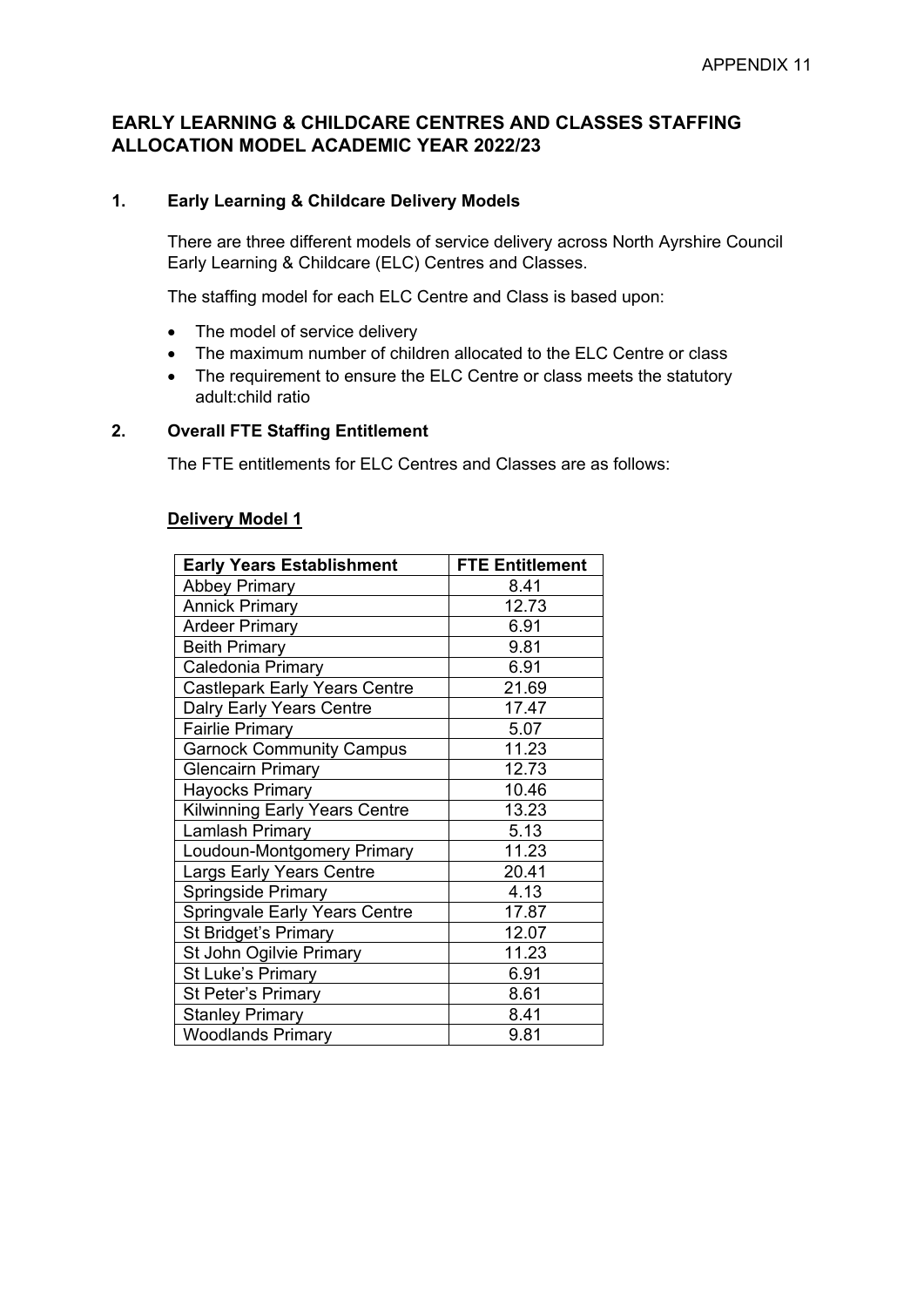#### **Delivery Model 2**

| <b>Early Years Establishment</b> | <b>FTE Entitlement</b> |
|----------------------------------|------------------------|
| <b>Blacklands Primary</b>        | 2.71                   |
| <b>Corsehill Primary</b>         | 8.00                   |
| <b>Dreghorn Primary</b>          | 5.00                   |
| <b>Elderbank Primary</b>         | 6.00                   |
| <b>Lawthorn Primary</b>          | 4.00                   |
| <b>Mayfield Primary</b>          | 3.00                   |
| <b>Moorpark Primary</b>          | 3.00                   |
| St John's Primary                | 2.71                   |
| <b>St Mark's Primary</b>         | 2.71                   |
| <b>West Kilbride Primary</b>     | 3.00                   |
| <b>Winton Primary</b>            | 3.00                   |

#### **Delivery Model 3**

| <b>Early Years Establishment</b> | <b>FTE Entitlement</b> |
|----------------------------------|------------------------|
| <b>Corrie Primary</b>            | 2.17                   |
| <b>Cumbrae Primary</b>           | 2.17                   |
| <b>Gateside Primary</b>          | 2.17                   |
| <b>Kilmory Primary</b>           | 2.17                   |
| <b>Pirnmill Primary</b>          | 1.66                   |
| <b>Shiskine Primary</b>          | 2.93                   |
| <b>Skelmorlie Primary</b>        | 2 Q7                   |

Variation to the FTE entitlement for an early years' establishment may be agreed by the Head of Service to reflect individual circumstances. Where this is agreed, budget allocation will be made to cover the additional FTE entitlement for the period granted.

### **3. Early Years Leadership Entitlement**

Included in the overall FTE entitlement for model 1 and model 2 ELC Centres and Classes are the following leadership roles.

| <b>Delivery Model</b> | <b>Leadership Roles</b>                            |
|-----------------------|----------------------------------------------------|
| 1 (Centre)            | Head of Centre (1fte)                              |
|                       | Depute Head of Centre (1fte)                       |
|                       | Senior Early Years Practitioner (1fte)             |
| 1 (Class)             | Early Years Manager (1fte)                         |
|                       | Senior Early Years Practitioner (1fte)             |
| 2                     | Senior Early Years Practitioner (1fte)             |
| 3                     | Senior Early Years Practitioner (0.8fte) excluding |
|                       | Arran schools                                      |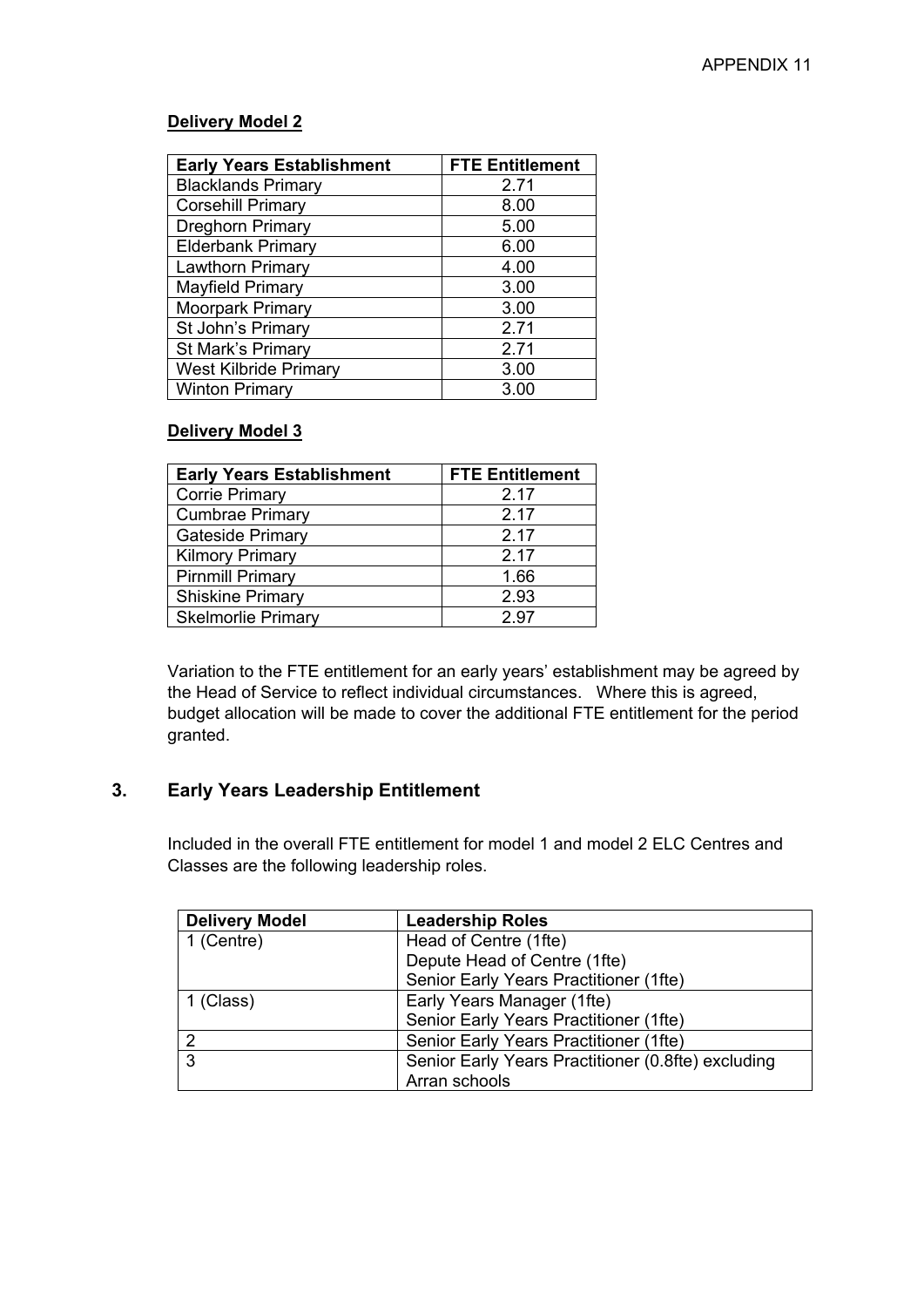# **HEALTHY START CLUB WORKER STAFFING ALLOCATION MODEL**

Healthy Start Club Workers are allocated in the following schools who operate a breakfast club:

| School                             | <b>Weekly Hours Allocated</b><br>(Term-time) |
|------------------------------------|----------------------------------------------|
| <b>Ardeer Primary School</b>       | 20                                           |
| <b>Blacklands Primary School</b>   | 11                                           |
| <b>Castlepark Primary School</b>   | 11                                           |
| <b>Corsehill Primary School</b>    | 11                                           |
| <b>Elderbank Primary School</b>    | 21                                           |
| <b>Garnock Campus Primary</b>      | 11                                           |
| <b>Glencairn Primary School</b>    | 11                                           |
| <b>Hayocks Primary School</b>      | 15                                           |
| Loudoun-Montgomery Primary School  | 22                                           |
| Pennyburn Primary School           | 11                                           |
| <b>St Bridget's Primary School</b> | 11.25                                        |
| St John's Primary School           | 11                                           |
| St Winning's Primary School        | 11                                           |
| <b>Winton Primary School</b>       |                                              |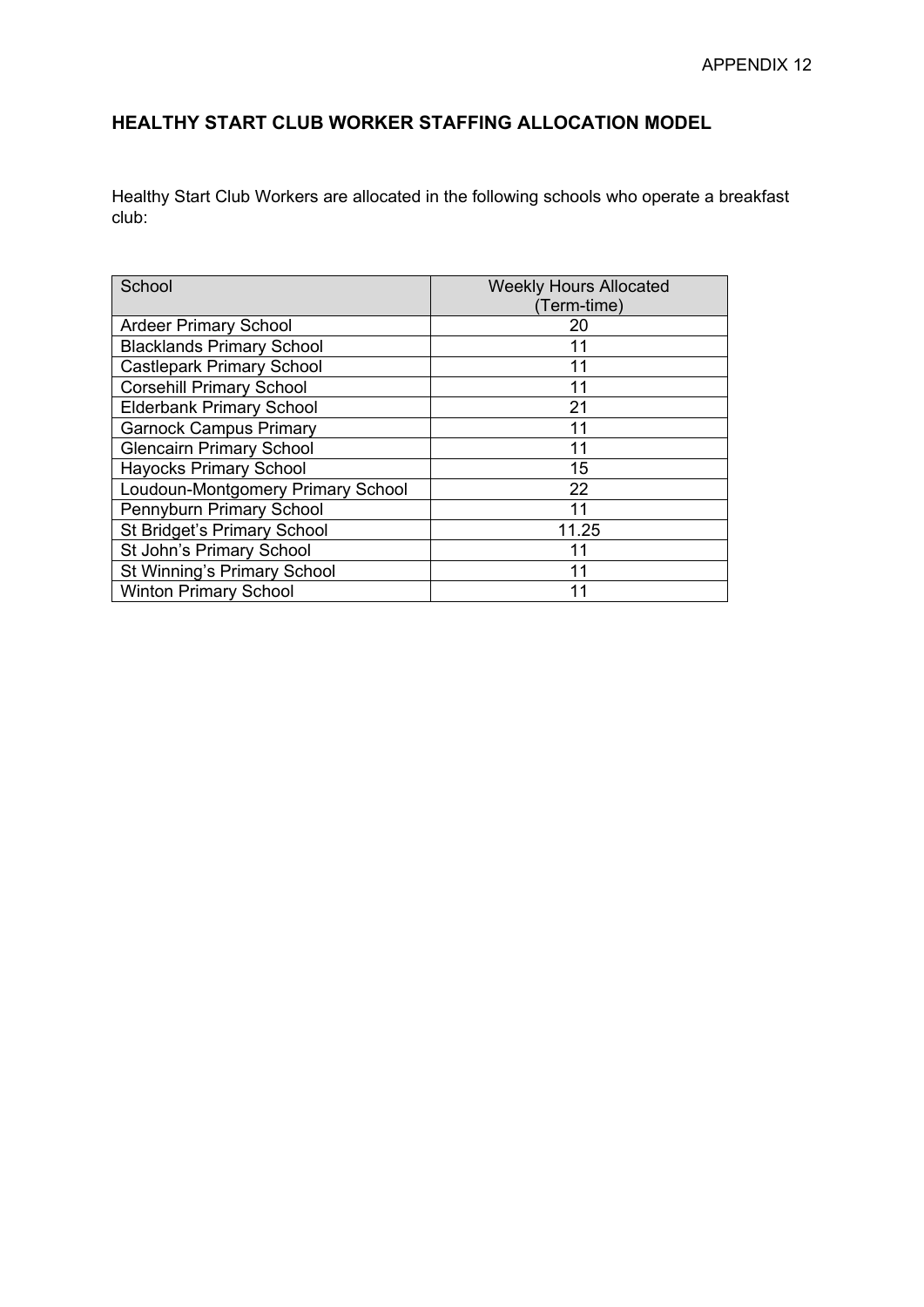

#### **COMMUNITIES DIRECTORATE: EDUCATION SERVICE DSM – REQUEST TO CARRY FORWARD UNDERSPENT BUDGET FORM**

| <b>SCHOOL DETAILS</b>                                                                                                                                              |  |                                                    |  |
|--------------------------------------------------------------------------------------------------------------------------------------------------------------------|--|----------------------------------------------------|--|
| <b>School</b>                                                                                                                                                      |  |                                                    |  |
| <b>Projected Underspend</b>                                                                                                                                        |  | <b>Amount of Carry</b><br><b>Forward Requested</b> |  |
| <b>Reason for Underspend</b>                                                                                                                                       |  |                                                    |  |
| <b>Business Case for</b><br><b>Carry Forward</b><br>(what do you intend to<br>spend this money on and<br>how will this support the<br>School Improvement<br>Plan?) |  |                                                    |  |
| <b>Request Completed by:</b>                                                                                                                                       |  | <b>Projected Underspend Confirmed by EBO</b>       |  |
| <b>Print Name</b>                                                                                                                                                  |  | <b>Print Name</b>                                  |  |
| Designation                                                                                                                                                        |  | Designation                                        |  |
| Signed                                                                                                                                                             |  | Signed                                             |  |
| Date                                                                                                                                                               |  | Date                                               |  |

#### **Email completed form to Head of Service (Education) by 31 January for consideration**

| <b>Request Considered by:</b> |  |                         |  |  |  |  |  |
|-------------------------------|--|-------------------------|--|--|--|--|--|
| <b>Print Name</b>             |  |                         |  |  |  |  |  |
| Designation                   |  |                         |  |  |  |  |  |
| Signed                        |  | Approved / Not Approved |  |  |  |  |  |
| Date                          |  |                         |  |  |  |  |  |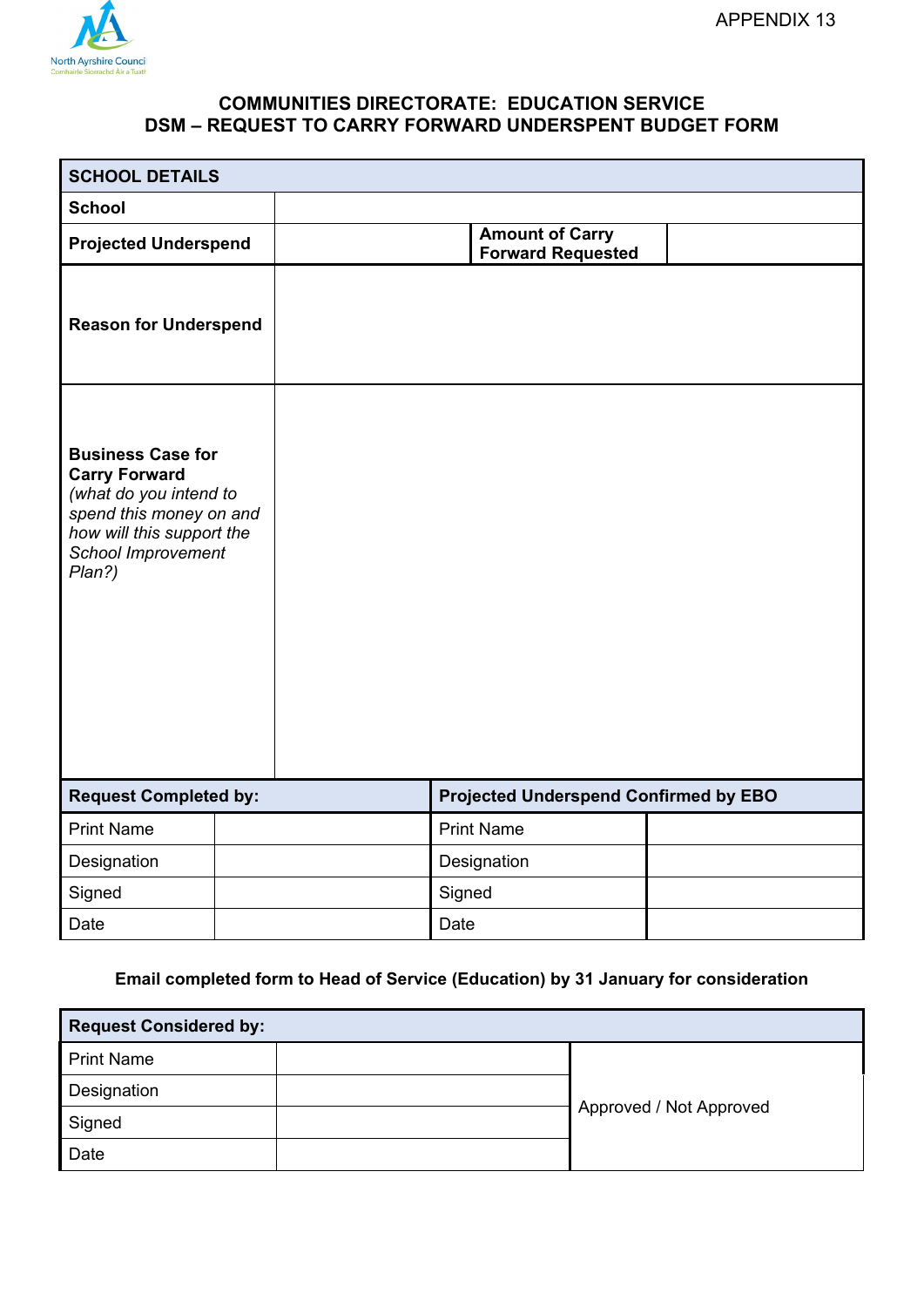

#### **COMMUNITIES DIRECTORATE: EDUCATION SERVICE DSM – REQUEST TO VIRE FROM STAFFING BUDGET FORM**

| <b>SCHOOL DETAILS</b>                                                                                                                                                                                                                                                      |  |                                             |  |
|----------------------------------------------------------------------------------------------------------------------------------------------------------------------------------------------------------------------------------------------------------------------------|--|---------------------------------------------|--|
| <b>School</b>                                                                                                                                                                                                                                                              |  |                                             |  |
| <b>Amount of Virement</b><br><b>Requested (max £20k)</b>                                                                                                                                                                                                                   |  |                                             |  |
| <b>Reason Budget is</b><br><b>Available from Salary</b><br><b>Entitlement</b><br>(designation and post<br>number of post(s) not<br>filled)                                                                                                                                 |  |                                             |  |
| <b>Business Case for</b><br><b>Virement</b><br>(outline the exceptional<br>circumstances under<br>which you would like this<br>request to be considered<br>and what do you intend to<br>spend this money on and<br>how will this support<br>delivery of the<br>Curriculum) |  |                                             |  |
| <b>Request Completed by:</b>                                                                                                                                                                                                                                               |  | <b>Budget Availability Confirmed by EBO</b> |  |
| <b>Print Name</b>                                                                                                                                                                                                                                                          |  | <b>Print Name</b>                           |  |
| Designation                                                                                                                                                                                                                                                                |  | Designation                                 |  |
| Signed                                                                                                                                                                                                                                                                     |  | Signed                                      |  |
| Date                                                                                                                                                                                                                                                                       |  | Date                                        |  |

#### **Email completed form to Head of Service (Education) for consideration**

| <b>Request Considered by:</b> |  |                         |  |  |  |  |  |
|-------------------------------|--|-------------------------|--|--|--|--|--|
| <b>Print Name</b>             |  |                         |  |  |  |  |  |
| Designation                   |  |                         |  |  |  |  |  |
| Signed                        |  | Approved / Not Approved |  |  |  |  |  |
| Date                          |  |                         |  |  |  |  |  |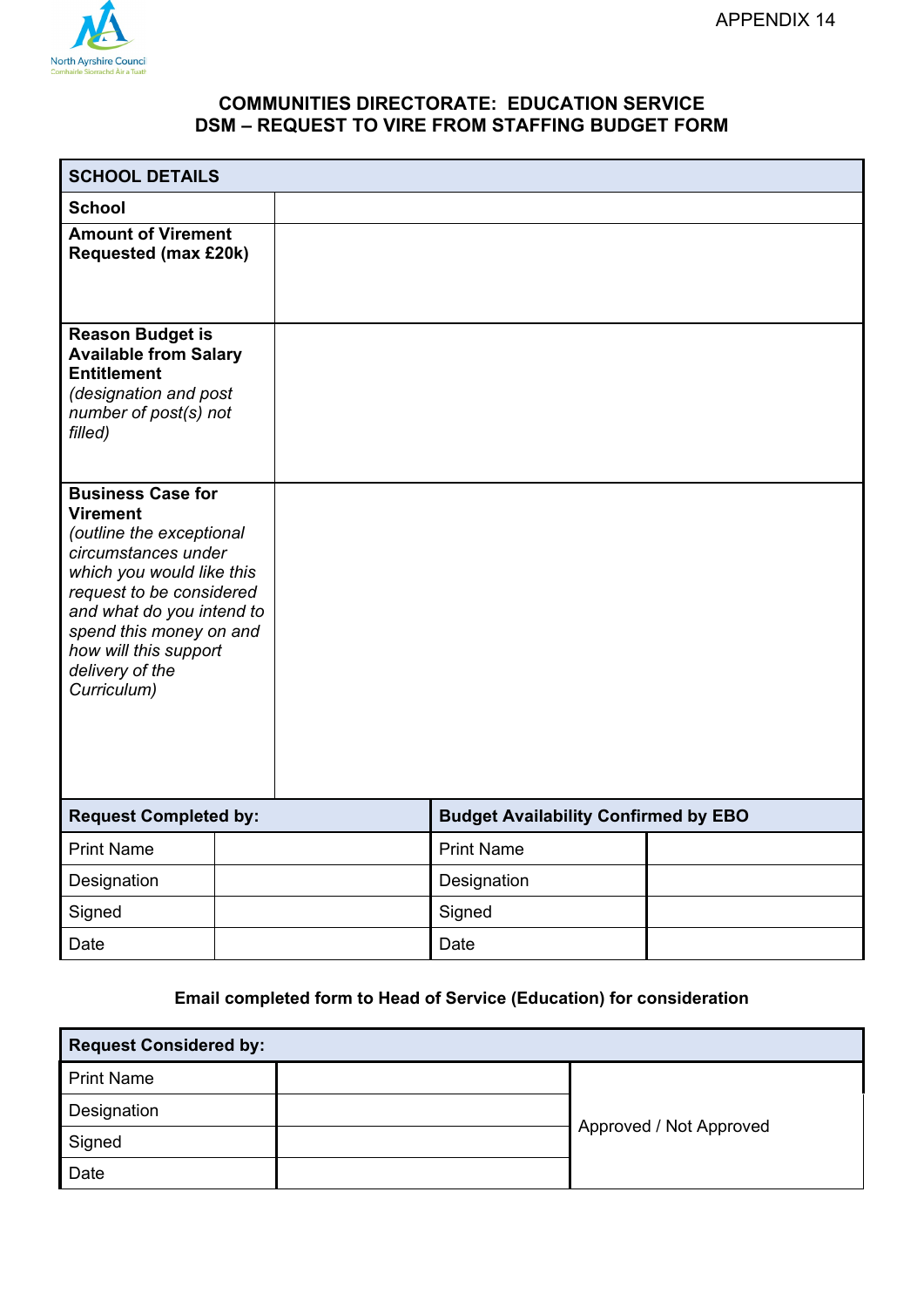

#### **EDUCATION SERVICE**

#### **DSM - ACCESSING THE CENTRAL HQ COVER BUDGET CLAIM FORM**

1. Please complete this form to access the HQ cover budget to cover additional costs arising from teacher or local government employee absence 2. In submitting this claim, the Head Teacher/Head of Centre is confirming that absence cover has been arranged in accordance with the provisions set out in the DSM Scheme 3. In submitting this claim, Head Teacher of Early Years Class/Head of Centre is confirming that absence cover has only been arranged where statutory adult:child ratio would be breached due to absence

| School/ELC Centre          |  |
|----------------------------|--|
| <b>Cost Centre</b>         |  |
| <b>Pay Period of Claim</b> |  |

|  | from drop down | Name of Employee on Leave Employee Number Post Number Post Designation (select Reason for Leave (select Name of Employee who Covered or is Employee Number who Covered Date Leave Date Leave Ended Period of Leave<br><b>Example 20 From drop-down options)</b> Covering Leave (if continuing) | or is Covering Leave (if | Started (leave blank if not | <b>Covered if Less than</b> | School/Centre/EBO Comments Journal from HQ to School Budget<br>Approved / Not Approved (for HQ | <b>Education Resources</b><br><b>Comments</b> |
|--|----------------|------------------------------------------------------------------------------------------------------------------------------------------------------------------------------------------------------------------------------------------------------------------------------------------------|--------------------------|-----------------------------|-----------------------------|------------------------------------------------------------------------------------------------|-----------------------------------------------|
|  |                |                                                                                                                                                                                                                                                                                                | continuing)              |                             | <b>Full Period</b>          | completion)                                                                                    |                                               |
|  |                |                                                                                                                                                                                                                                                                                                |                          |                             |                             |                                                                                                |                                               |
|  |                |                                                                                                                                                                                                                                                                                                |                          |                             |                             |                                                                                                |                                               |
|  |                |                                                                                                                                                                                                                                                                                                |                          |                             |                             |                                                                                                |                                               |
|  |                |                                                                                                                                                                                                                                                                                                |                          |                             |                             |                                                                                                |                                               |
|  |                |                                                                                                                                                                                                                                                                                                |                          |                             |                             |                                                                                                |                                               |
|  |                |                                                                                                                                                                                                                                                                                                |                          |                             |                             |                                                                                                |                                               |
|  |                |                                                                                                                                                                                                                                                                                                |                          |                             |                             |                                                                                                |                                               |
|  |                |                                                                                                                                                                                                                                                                                                |                          |                             |                             |                                                                                                |                                               |

| <b>Request Completed By:</b> |                                                                                                                       |
|------------------------------|-----------------------------------------------------------------------------------------------------------------------|
| Name                         |                                                                                                                       |
| Designation                  |                                                                                                                       |
| Date                         |                                                                                                                       |
| <b>EBO</b> for School        |                                                                                                                       |
|                              | Dieses submit to Education Funding Co-endinates (Islamicson Quanth ovabing couvely) for Drimons and Coopedans Costone |

| <b>Request Considered By:</b> |  |
|-------------------------------|--|
| Name                          |  |
| Designation                   |  |
| Date                          |  |

**Please forward to Cheryl McLean (Finance Asst) at chmclean@north-ayrshire.gov.uk to arrange journal for approved cover costs**

**Please submit to Education Funding Co-ordinator (leethomson@north-ayrshire.gov.uk) for Early Years and ASN Sectors Please submit to Education Funding Co-ordinator (kjamieson@north-ayshire.gov.uk) for Primary and Secondary Sectors**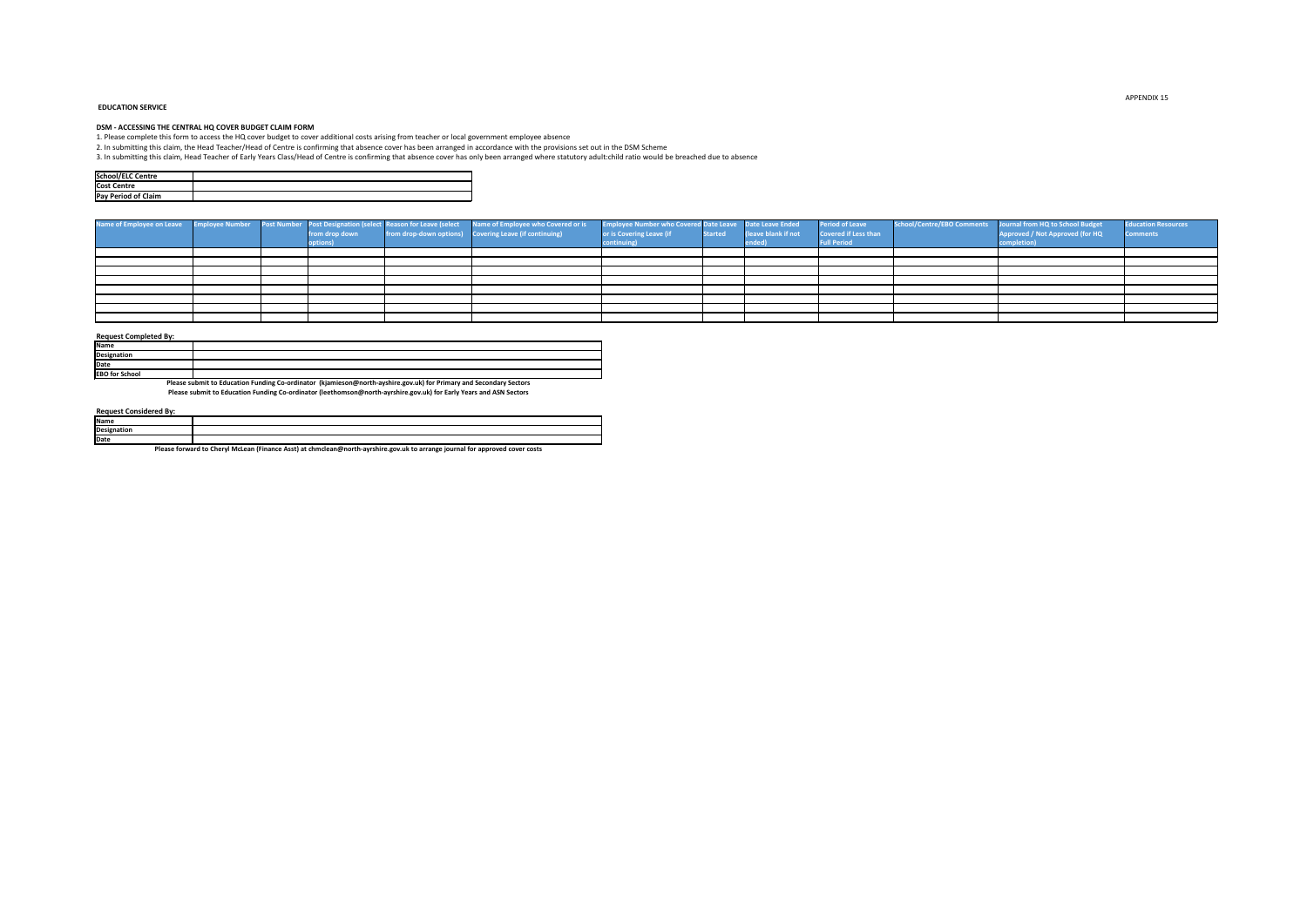Reason for Leave **Approved** Approved Kimberly Bruce 101030010000 Abbey Primary School Period of Claim Post Designation Foreseen Long Term Sickness Absence **Not Approved** Lynn Murdoch 101030020000 Annick Primary School Apr-22 Head Teacher Long Term Sickness Absence Carlyn Jamieson 101030030000 Ardeer Primary School May-22 Depute Head Teacher

> Mayfield Primary School Carole Devoy Education Resources Manager 101030260000 Moorpark Primary School **Lee Thomson** Lee Thomson Education Funding Co-ordinator 101030270000 Pennyburn Primary School **National Community Community** Kenny Jamieson Education Funding Co-ordinator

Maternity Leave **Barry Ferguson** Barry Ferguson **101030040000** Beith Primary School Jun-22 Principal Teacher Adoption Leave **Fiona Gray** Fiona Gray **101030050000** Blacklands Primary School Jul-22 Faculty Head Paternity Leave **Cindy Weir** Cindy Weir 101030070000 Brodick Primary School **Aug-22** Aug-22 Teacher Bereavement Leave **Alison McMaster** Alison McMaster 101030080000 Caledonia Primary School Sep-22 Head of Centre Shared Parental Leave **Shared Parental Leave Act Act and School** Jim Shirkie Manus Jim Shirkie 101030090000 Castlepark Primary School Oct-22 Depute Head of Centre Maternity/Adoption Support Leave **101030100000** Corrie Primary School Nov-22 Early Years Manager Public Duties **Example 2012** Senior EXP Senior EXP 301030110000 Corsehill Primary School Dec-22 Senior EXP Jury Duties 101030120000 Cumbrae Primary School Jan-23 EYP Holidays Accrued during Family Leave **101030130000 Dalry Primary School** 101030130000 Dalry Primary School Feb-23 ASN Practitioner Holidays Accrued during Sickness 101030140000 Dreghorn Primary School Mar-23 Classroom Asst (ASN) KIT Days 101030150000 Dykesmains Primary School Annual Leave 101030160000 Fairlie Primary School Phased Return from Sickness Absence 101030170000 Gateside Primary School Glebe Primary School Glencairn Primary School Hayocks Primary School Kilmory Primary School 101030230000 Lamlash Primary School **Construction Construction** Request Considered By 101030240000 Loudoun Montgomerie Primary Sc Name Name Name Designation 101030280000 Pirnmill Primary School **Mark Wilson** Mark Wilson Finance Assistant Shiskine Primary School Skelmorlie Primary School Springside Primary School Stanley Primary School St Anthony's Primary School St Bridget's Primary School St John's Primary School St John Ogilvie Primary School St Luke's Primary School St Mark's Primary School St Mary's Primary School St Palladius Primary School St Peter's Primary School St Winnings Primary School West Kilbride Primary School Whitehirst Park Primary School Whiting Bay Primary School Winton Primary School Woodlands Primary School Lawthorn Primary School Elderbank Primary School Garnock Campus Primary Largs Primary School Ardrossan Academy Arran High School Auchenharvie Academy Garnock Campus Secondary Greenwood Academy Kilwinning Academy Largs Academy Irvine Royal Academy St Matthew's Academy EY language Resource Elderbank HI Elderbank ASN Astra Base St Bridget's ERS Hayocks ERS Greenwood SSR Base Irvine Royal SSR Base Lockhart Campus Abbey PS - Early Years Ctr Annick Early Years Class Ardeer PS - Early Years Ctr Beith PS - Early Years Ctr Blacklands PS - Early Yrs Ctr Caledonia PS - Early Years Ctr Castlepark Early Years Centre Corrie PS - Early Years Ctr Corsehill PS - Early Years Ctr Cumbrae PS - Early Years Ctr Dalry Early Years Centre Dreghorn PS - Early Years Ctr Elderbank PS - Early Years Ctr Fairlie PS - Early Years Ctr Garnock Community Campus-EY Gateside PS - Early Years Ctr Glencairn PS - Early Yrs Ctr Hayocks PS -Early Years Ctr Kilmory PS - Early Years Ctr Kilwinning Early Years Centre Lamlash PS - Early Years Ctr Largs Early Years Centre Lawthorn PS - Early Years Ctr Loudoun Mont PS - Early Yrs Ct Mayfield PS - Early Years Ctr Moorpark PS - Early Years Ctr Pirnmill PS - Early Years Ctr Shiskine PS - Early Years Ctr Skelmorlie PS - Early Years Ct Springside PS - Early Years Ct Springvale Early Years Centre St Bridgets PS - Early Yrs Ctr St John Ogilvie PS Early Years St Johns PS - Early Years Ctr St Lukes PS - Early Years Ctr St Marks PS - Early Years Ctr St Peters PS - Early Years Ctr Stanley PS - Early Years Ctr West Kilbride PS - Early Years Winton PS - Early Years Ctr Woodland PS - Early Years Ctr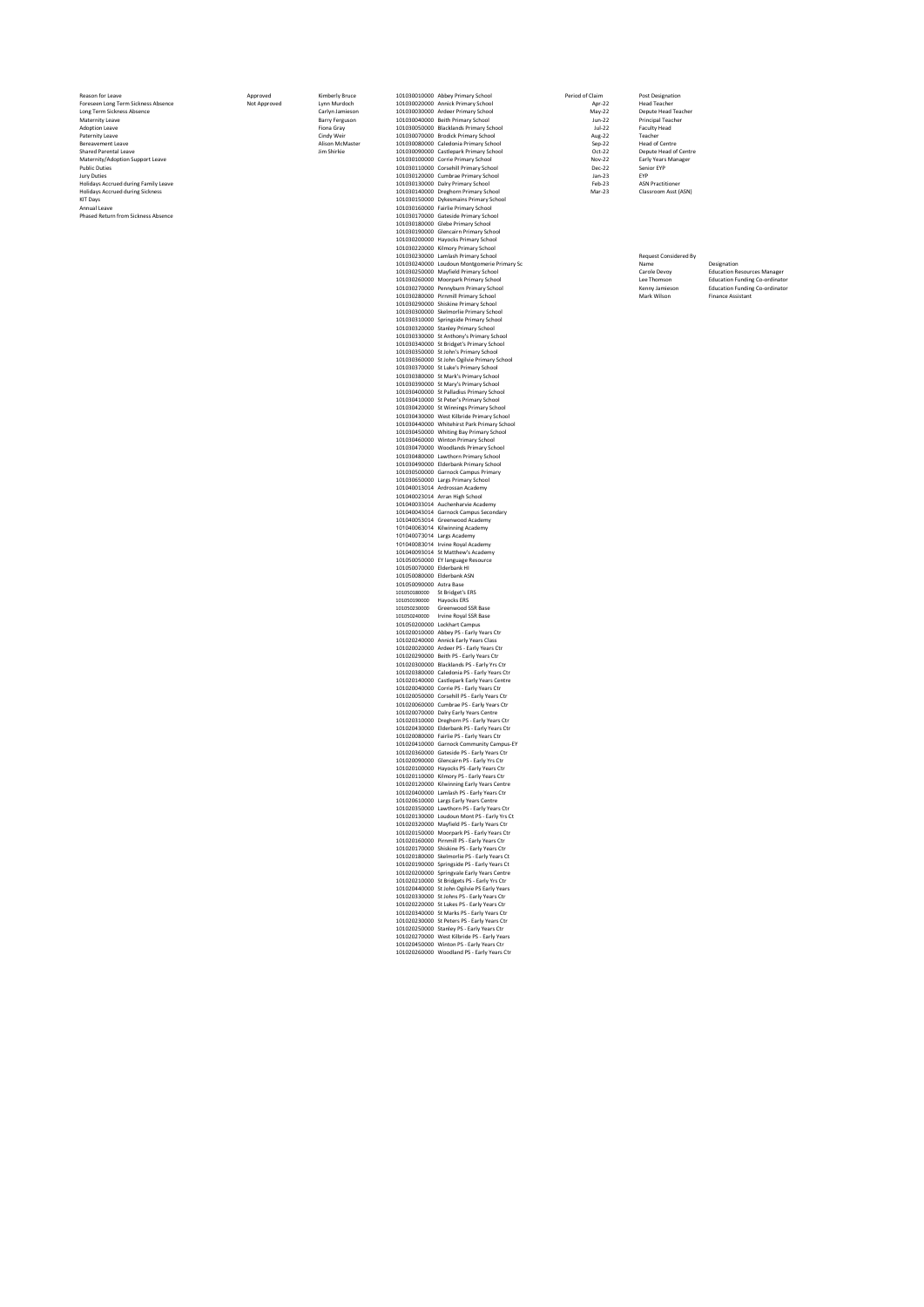Appendix 16

#### **COMMUNITIES DIRECTORATE : EDUCATION SERVICE**

#### **REQUEST TO CREATE A NEW POST**

1. Please complete this form to request a new post is created within the CHRIS HR/Payroll system for your school or team

2. This form is required for posts that are not part of the school DSM staffing allocation for schools or existing staffing establishment for HQ teams

3. This form should be completed for posts that have been job-sized or job evaluated. If your new post has not been evaluated for salary purposes, please contact educationresources@north-ayrshire.gov.uk for guidance

| <b>School or HQ Team</b> | <b>Post Designation</b> |  | Weekly Hours   Full Year or Term-time   Permanent or Fixed-Term   End date if Fixed Term   Line Manager |  | <b>Reason for Creating New Post</b> | Cost Centre Code (CHRIS) Name of Finance Accountant |
|--------------------------|-------------------------|--|---------------------------------------------------------------------------------------------------------|--|-------------------------------------|-----------------------------------------------------|
|                          |                         |  |                                                                                                         |  |                                     |                                                     |
|                          |                         |  |                                                                                                         |  |                                     |                                                     |
|                          |                         |  |                                                                                                         |  |                                     |                                                     |

| <b>Request Completed By</b> | Name | <b>Date</b> |
|-----------------------------|------|-------------|
|                             |      |             |

| <b>Request Approved By</b> | <b>Name</b> | <b>IDate</b> |
|----------------------------|-------------|--------------|
| <b>Finance Accountant</b>  |             |              |
| <b>Head of Service</b>     |             |              |